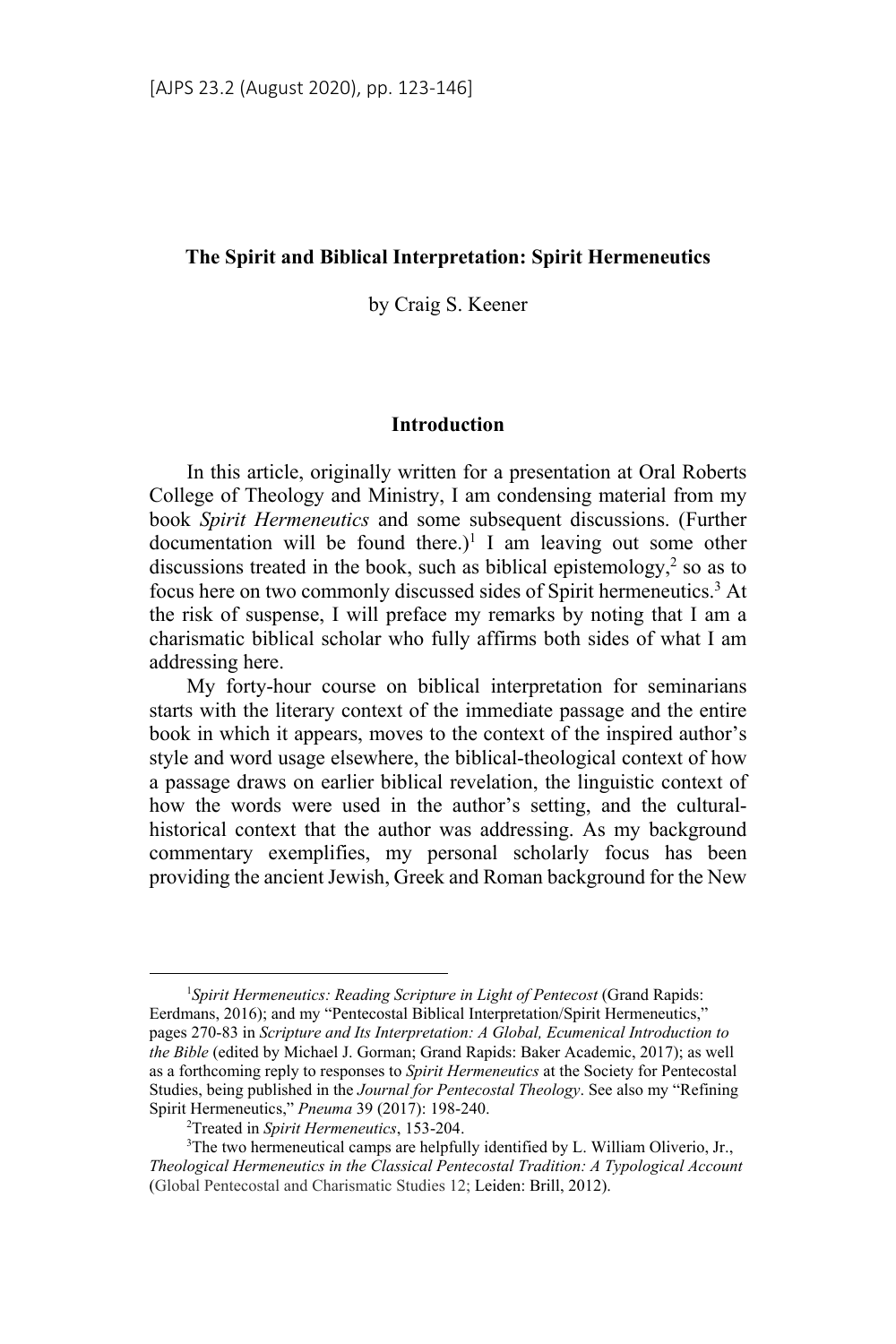Testament to which most Bible readers otherwise lack access.<sup>4</sup> After introducing these elementary principles I turn to special hermeneutics that is, attention to the particular genres in the Bible.<sup>5</sup>

More concisely here, I shall simply rehearse at the outset my reasons for emphasizing ancient meaning, that is, for trying to hear the message as it is apparently designed to communicate between the ancient author and audience. I will return to this subject at the end when addressing the dangers of neglecting "original" meaning. Between these discussions, however, I will emphasize at fuller length an aspect of interpretation that typically receives much less emphasis in academic settings.

We should consider not only the ancient context of the original message, but also "hear what the Spirit says to the churches" today. I shall not make an argument here for Scripture's inspiration, a sometimes controversial point on which I might elaborate in the future; for the sake of time constraints I shall simply accept that belief, shared by most Christians through history, as an axiom that most of us here also share.

## **Reading in Light of the Ancient Contexts**

I do concede that God, being sovereign, may speak through Scripture out of context—but I also would contend that this is not the canonical meaning that we have the right to teach others on the *authority* of Scripture. God can speak through anything noncanonical he cares to, even Balaam's donkey or preachers like me. When I was a new Christian convert eager to abandon my homework, which was translating Caesar's *Gallic War*, in favor of exclusively reading my Bible, I flipped open the Bible and stuck my finger down. I expected it to declare, "Forsake all and follow me." Instead, to my grave disappointment, it urged, "Render to Caesar what is Caesar's" (Luke 20:25). I acquiesced and did my homework. But what if I had gone around to churches proclaiming, "God *showed* me in the Bible that you are all supposed to translate Caesar?" That is simply not the contextual, canonical meaning of the text, the universal basis for all our other appeals to how its authority applies to our diverse situations.

Because God knows the future, Scripture may indeed contain revelation the full import of which $6$  is not always evident to interpreters until after the fact—such as pre-Christian readers envisioning Christ

 $\overline{a}$ <sup>4</sup>My *IVP Bible Background Commentary: New Testament* (2<sup>nd</sup> ed.; Downers Grove, IL: InterVarsity, 2014); see also *The NIV Cultural Backgrounds Study Bible* (ed. John H. Walton and Craig S. Keener; Grand Rapids: Zondervan, 2016).

On a popular level, I treat some of this material in *The Bible in its Context*, available free in several languages at http://www.craigkeener.com/free-resources/. 6

What has traditionally been called *sensus plenior*.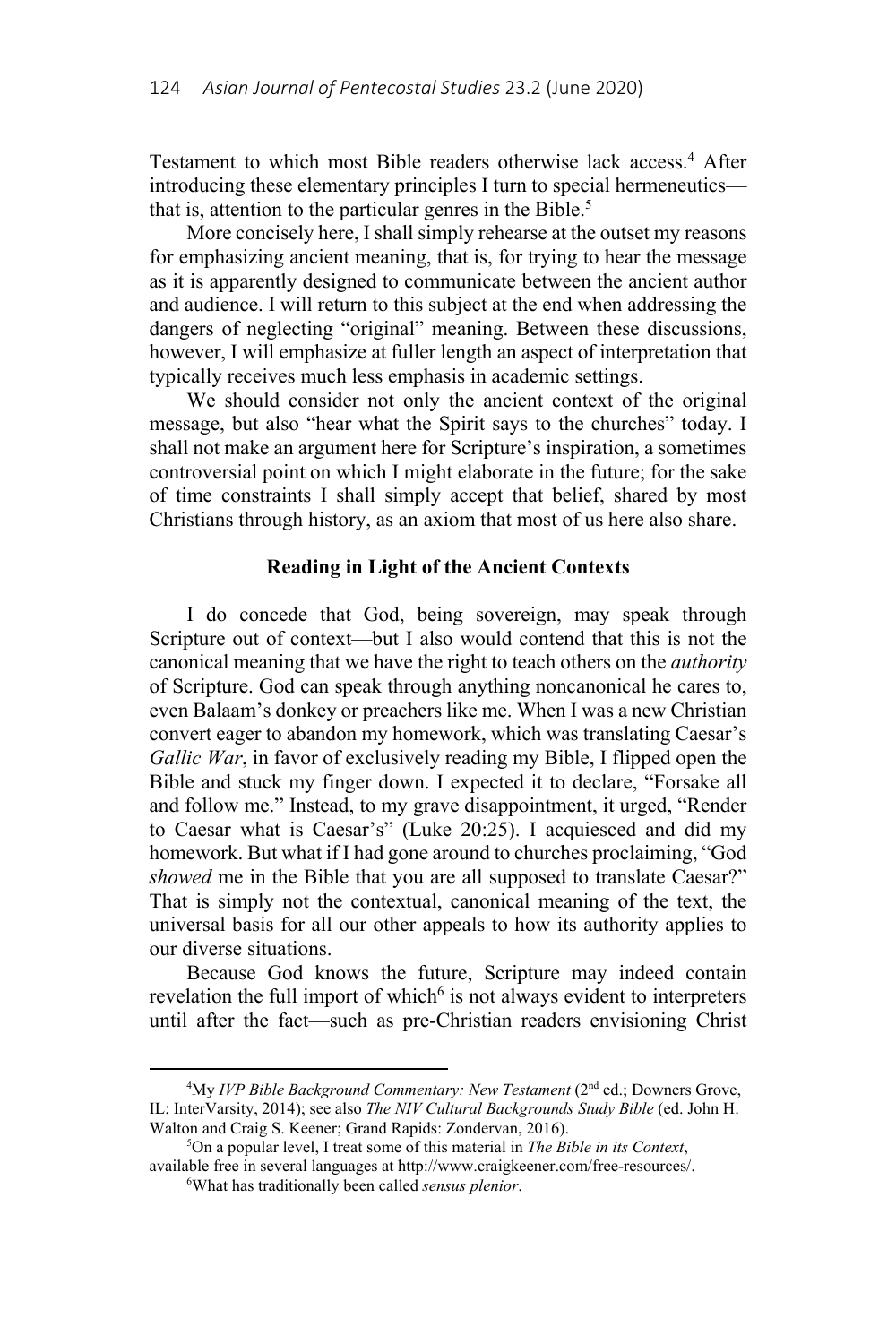coming twice. Yet it would be precarious to make that expectation for a fuller meaning a normative principle for interpretation, especially when we have not already witnessed a fulfillment. If the explanation of notyet-fulfilled dimensions is in the hands of simply anyone who claims to speak for the Spirit, we return to subjective claims without a canon to anchor us. God can outline new insights related to older promises (e.g., Dan 9:2, 21-27), but they should be consistent with his message, come from trustworthy agents, and should pan out. Most modern "prophecy teachers" have a very poor track record of their interpretations panning out, and they have to recycle interpretations of passages as news headlines change.<sup>7</sup>

When our reuse of biblical language is not consistent with its original point, we owe our hearers the courtesy of letting them know that we are speaking on, at best, the authority of our own experience of the Spirit, not on the authority of Scripture itself. In so doing, we acknowledge that our own finite hearing remains subject to correction if it diverges from the already-tested canon of Scripture. The very point of having a canon warns that we dare not place personal revelation about Scripture, or even a particular group's claim to revelation about Scripture, *above* Scripture itself. To do so no longer allows the revelation that we all share to arbitrate other claims to revelation, and leads to the interpretive and consequently theological chaos that characterizes much of popular Christianity today. We need to be ready to speak correctively to such abuses, to the extent that God gives us a hearing among those willing to listen.

Apart from extraordinary revelations, a full-orbed hermeneutic invites us to take into account the ancient as well as modern contexts. Trying our best to hear the original meaning may be out of fashion in some contemporary hermeneutics, but I believe that it still matters, since that is what we as Christians with a shared canon can be *absolutely confident* that the Holy Spirit originally inspired. It is important to have that canonical authority over us, especially as we dialogue, about what is true, with members of other interpretive communities, whether Christian or (as in the case of Jehovah's Witnesses or Mormons) marginal ones.

Certainly not everyone is called to research the ancient milieu firsthand; specialists can provide this background and other teachers can draw from it as needed. Yet readers who have it available should take account of it when needed, and I believe that sometimes, as when even many scholars oppose women in ministry, they often do not know the background well enough to recognize their need for it.

 $\frac{1}{7}$ See e.g., Dwight Wilson's *Armageddon Now! The Premillenarian Response to Russia and Israel Since 1917* (Grand Rapids: Baker, 1977); Richard Kyle's *The Last Days Are Here Again* (Grand Rapids: Baker, 1998).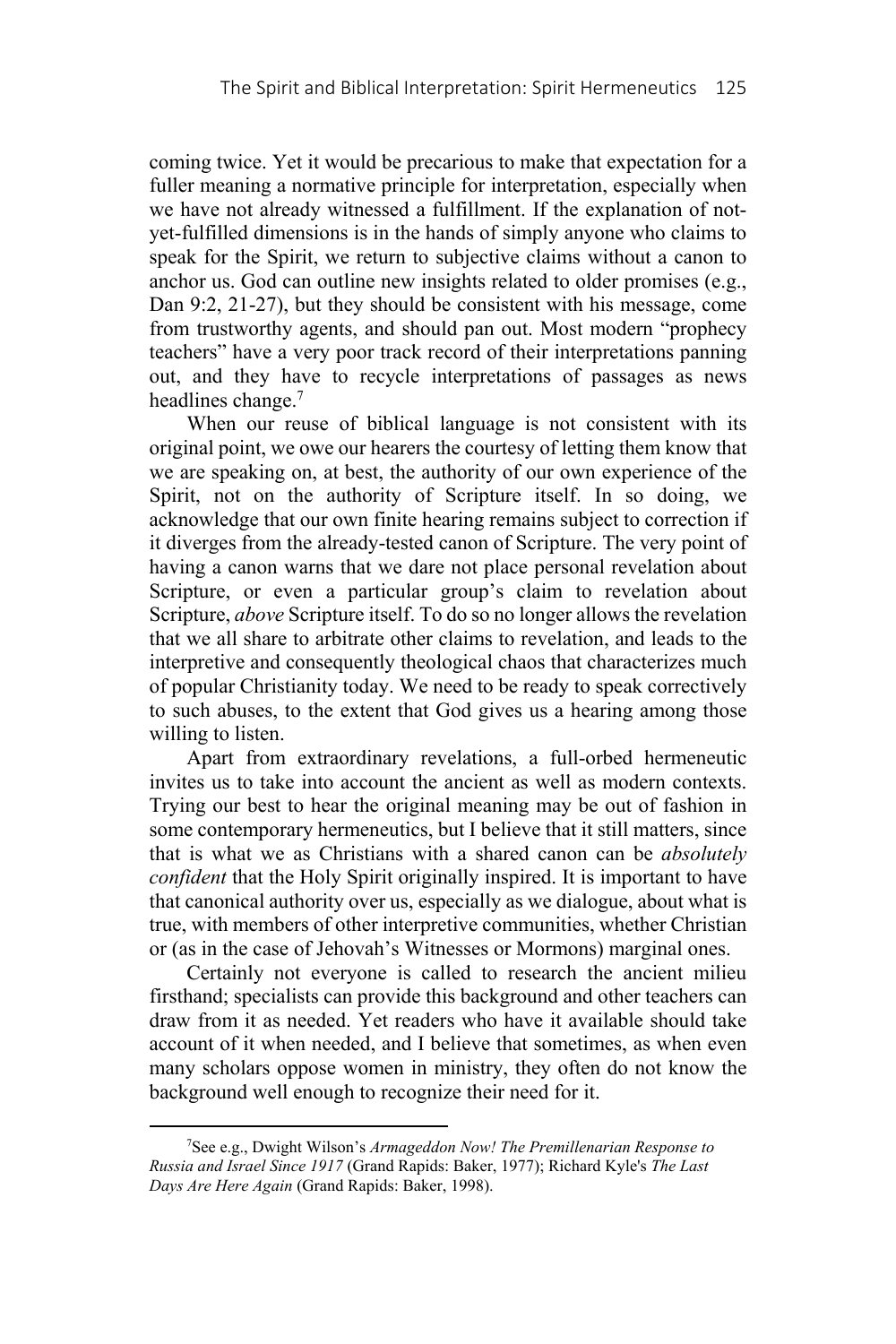That the Bible comes to us in Hebrew, Aramaic and Greek and much of it, such as its history and many letters, recounts or addresses particular historical situations, shows that God is practical, caring about real people in concrete situations. That God gave us the Bible in this form means that we need to attend to the particular shape in which God inspired these documents, shaped to address those concrete realities. The Spirit who speaks to us in Scripture will speak a message consistent with the message that the Spirit originally inspired.

Scripture is *more* than text, but God *did* provide it in textual form, which invites us to engage it in part textually. It is *more* than its constituent genres, but inspired ancient biographies and ancient letters, for example, are *still* ancient biographies and ancient letters. That is why Paul first names himself and then his audience, in contrast to modern letters. Scripture's message is eternal, but it was communicated in ancient languages, written in ancient alphabets, uses ancient literary forms and often refers to ancient events. The Holy Spirit *inspired* it *in* these forms.

Understanding these forms helps prevent them from being *obstacles*  to us hearing these texts afresh; their very concreteness in one setting invites us to respond to them in concrete ways in other settings.

Just as we translate the language, we take into account the background it takes for granted. Just as the Word became flesh with a particular ethnicity in a particular time and place, identifying with all of us because we too are shaped in historical particularities, so the books of Scripture came to us shaped by their historical particularities so we will take seriously our own historical particularities. Thus we should value hearing the settings that shaped Scripture with its particularities as well as the multiplicity of settings in which we hear it afresh today.

Such study requires engaging the texts intellectually; Proverbs urges us to seek wisdom and knowledge, so long as they are founded on the fear of the Lord. Contrary to some church traditions and my own resistance as a young Christian, the Spirit is not limited to engaging the affective aspect of our personalities; God is at work in our intellects when we seek to *understand* a text. Scripture teaches that the Spirit works with and renews our minds (Rom 8:5-7; 12:2; 1 Cor 2:16; 14:15) as well as our spirits (Rom 8:16; 1 Cor 14:14).8

 <sup>8</sup> See my fuller discussion in *The Mind of the Spirit: Paul's Approach to Transformed Thinking* (Grand Rapids: Baker Academic, 2016).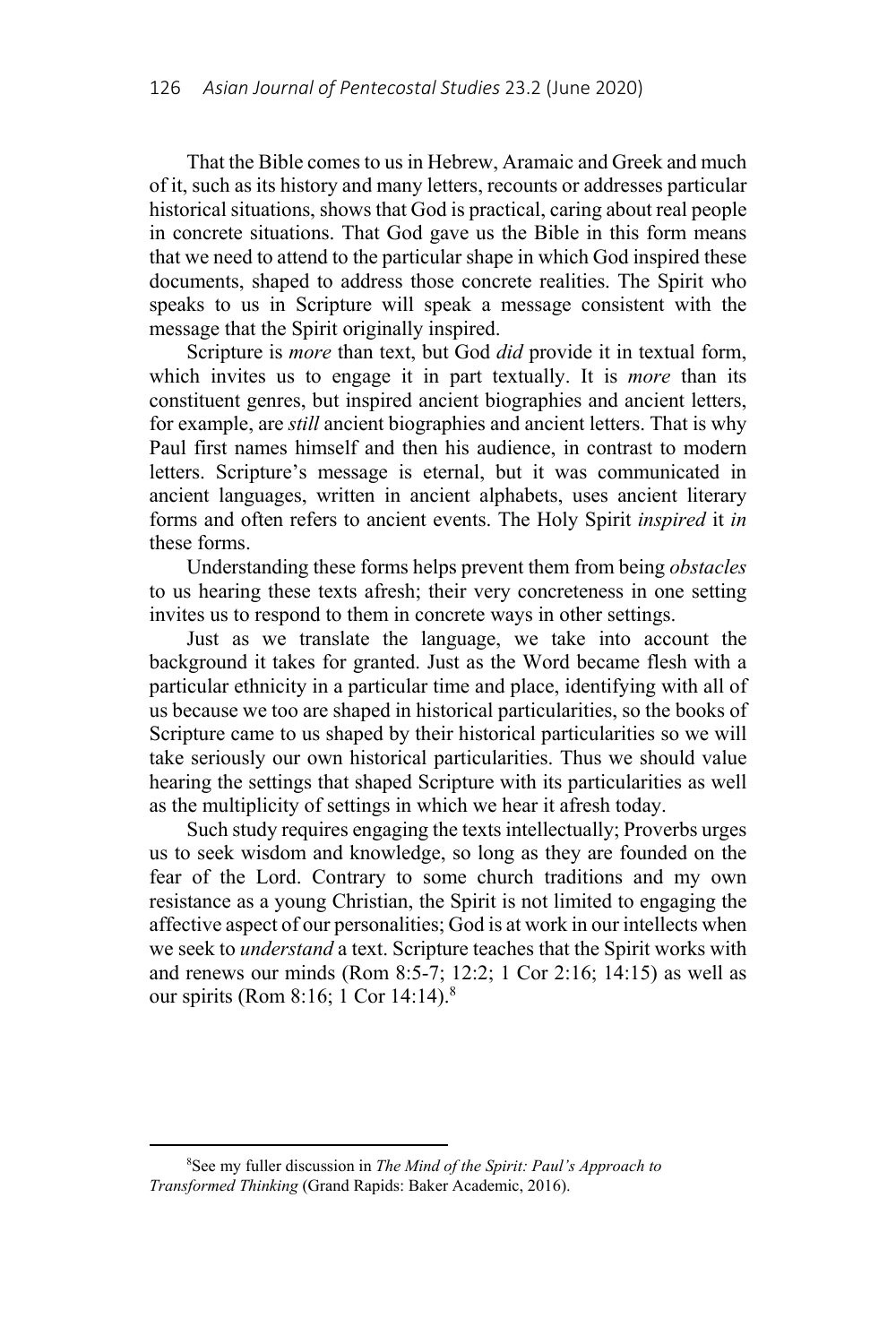Granted, we do not have access to the ancient human authors' minds.<sup>9</sup> But the text, together with some knowledge of the cultural setting, often allows us to infer to some degree the sorts of issues the text was designed to address. I could use a hammer as a weapon—if I were not pretty much a pacifist—but the shape of my hammer suggests that it was *especially* designed for pounding (and removing) nails. If I take a biblical warning meant to scare sinners into repentance, and use it to squeeze tithes out of impoverished seminarians, I may not be employing a passage in the sense for which it was designed. If I take Paul's praise of love outlasting tongues to mean that tongues passed away when the Apostle John died, I am not using the text in the sense for which it was designed.

Further granted, our reconstructions of background vary in degrees of probability and still leave lacunae in our knowledge. The point is not that our background knowledge will be perfect but that we should do the best we can, which is usually considerably better than what we do if we do not try. The text itself, in its literary context, gives us much of what we need, with available backgrounds supplementing and often confirming.

My point is that literary and historical context can help us understand why the text is shaped the particular way that it is, and thus draw from it the sort of inferences consistent with, rather than inconsistent with, its original design. Certainly I do agree that we recontextualize its message as we hear Scripture afresh in a range of contexts; I initiated and coedited a book of global readings.<sup>10</sup> Still, the original context is the foundational context that shaped the texts whose message we seek to recontextualize.

Hearing it helps protect us from the dangers of overcontextualized interpretations. All the slaveholder theologians I have read proof-texted the Bible on slavery without regard for literary and historical context $11$  in contrast to all the abolitionist theologians I have read, who took these

 $\frac{1}{9}$ <sup>9</sup>Cf. e.g., Christopher Spinks, *The Bible and the Crisis of Meaning: Debates on the Theological Interpretation of Scripture* (Bloomsbury, 2007), 44, 82, 92, 122; John Farrell, *The Varieties of Authorial Intention*: *Literary Theory Beyond the Intentional* 

*Fallacy* (Springer, 2017), 43.<br><sup>10</sup>Craig S. Keener and Daniel Carroll Rodas, *Global Voices: Readings from the Majority World* (Peabody: Hendrickson, 2013).

<sup>&</sup>lt;sup>11</sup> See e.g., George S. Sawyer, *Southern Institutes; or, An Inquiry into the Origin and Early Prevalence of Slavery and the Slave-Trade* (Philadelphia: J. B. Lippincott, 1858); Fred A. Ross, *Slavery Ordained of God* (n.p.: J. B. Lippincott, 1857). Cf. discussion in Albert J. Raboteau, *Slave Religion: The "Invisible Institution" in the Antebellum South* (New York: Oxford University Press, 1978), 152-80; Katie Geneva Cannon, "Slave Ideology and Biblical Interpretation," 119-28 in *The Recovery of Black Presence: An Interdisciplinary Exploration. Essays in Honor of Dr. Charles B. Copher* (ed. Randall C. Bailey and Jacquelyn Grant; Nashville: Abingdon, 1995), 119-28.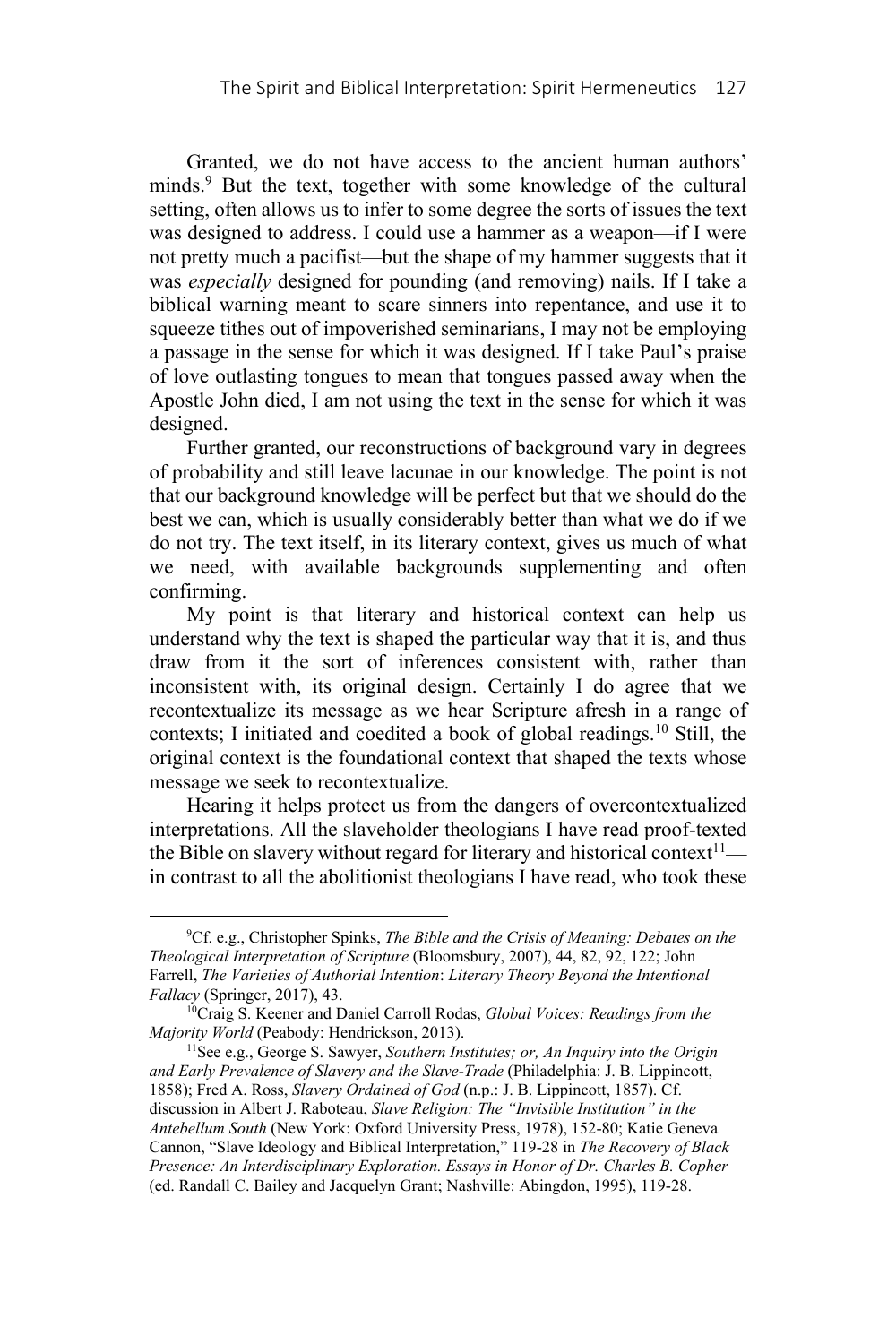things into account.<sup>12</sup> (I treat this material more extensively elsewhere.)<sup>13</sup> More deliberate was the Aryan contextualization supported by Nazialigned churches, which tried to supplant the Jewishness of the Jesus who came in the flesh in a very real and different historical context.<sup>14</sup>

Normal textual principles for interpretation remain relevant to Scripture because God inspired the Bible *textually*, in *literary* form. All these principles are relevant for texts in general, and most of the genres in the Bible are genres that also existed, in at least a fairly close form, in the biblical world outside the Bible. And I personally regularly find that the Spirit helps me in using such context. I do not find spiritual life in ancient background, but I often find the Spirit using that background in helping me hear the text more clearly.

 <sup>12</sup>See e.g., La Roy Sunderland, *Anti Slavery Manual, Containing a Collection of Facts and Arguments on American Slavery* (New York: S. W. Benedict, 1837); Theodore Dwight Weld, *The Bible Against Slavery* (New York: The American Anti-Slavery Society, 1838); essays in *Autographs for Freedom*, vol.2 (Auburn: Alden, Beardsley & Co., 1854), including Rev. Dr. Willis, "The Bible vs. Slavery," 151-55 and Lewis Tappan, "Disfellowshipping the Slaveholder," 163-64 (cf. also there Antoinette L. Brown, "The Size of Souls," 41-43; Rev. Dr. Wm. Marsh, "The Law of Liberty," 61-62; and Rev. Wm. Brock, "Slaveholding not a Misfortune but a Crime," 158); the long collection in Leonard Bacon, *Slavery Discussed in Occasional Essays, From 1833 to 1846* (New York: Baker and Scribner, 1846); cf. John Woolman, *Some Considerations on the Keeping of Negroes 1754*; *Considerations on Keeping Negroes 1762* (Philadelphia: James Chattin, 1754; reprinted by New York: Viking, 1976); Samuel Hopkins, *Timely Articles on Slavery* (reprinted from 1854 ed. by Miami: Mnemosyne, 1969); George B. Cheever, *God Against Slavery: and the Freedom and Duty of the Pulpit to Rebuke It As a Sin Against God* (New York: Joseph H. Ladd, 1857); also the debate between Rev. W. G. Brownlow and the abolitionist Congregational minister Rev. A. Pryne, *Ought American Slavery to be Perpetuated?* (Philadelphia: J. B. Lippincott & Co., 1858). Cf. further Monroe Fordham, *Major Themes in Northern Black Religious Thought, 1800-1860* (Hicksville, NY: Exposition Press, 1975), 111-37; Milton C. Sernett, *Black Religion and American Evangelicalism: White Protestants, Plantation Missions, and the Flowering of Negro Christianity, 1787-1865* (ATLAM 7; Metuchen, NJ: The Scarecrow Press, and The American Theological Library Association, 1975), 59-81; Charles Joyner, *Down by the Riverside: A South Carolina Slave Community* (Urbana, Chicago: University of Illinois Press, 1984), 156-58; slave James Curry in John W. Blassingame, ed., *Slave Testimony: Two Centuries of Letters, Speeches, Interviews, and Autobiographies* (Baton Rouge, LA: Louisiana State University, 1977), 130-31. 13Note my summaries and the notes in Glenn Usry and Craig S. Keener, *Black* 

*Man's Religion: Can Christianity be Afrocentric?* Downers Grove: InterVarsity, 1996, 98-109, 184-90; Craig S. Keener and Glenn Usry, *Defending Black Faith: Answers to Tough Questions About African-American Christianity* (Downers Grove: InterVarsity, 1997), 33-40, 174-78; cf. Keener, *Paul, Women, & Wives: Marriage and Women's Ministry in the Letters of Paul* (Grand Rapids: Baker Academic, 1992), 184-224; idem,

<sup>&</sup>quot;Subversive Conservative," *Christian History* 14 (3, Aug. 1995): 35-37.<br><sup>14</sup>See esp. Susannah Heschel, *The Aryan Jesus: Christian Theologians and the Bible in Nazi Germany* (Princeton: Princeton University Press, 2008).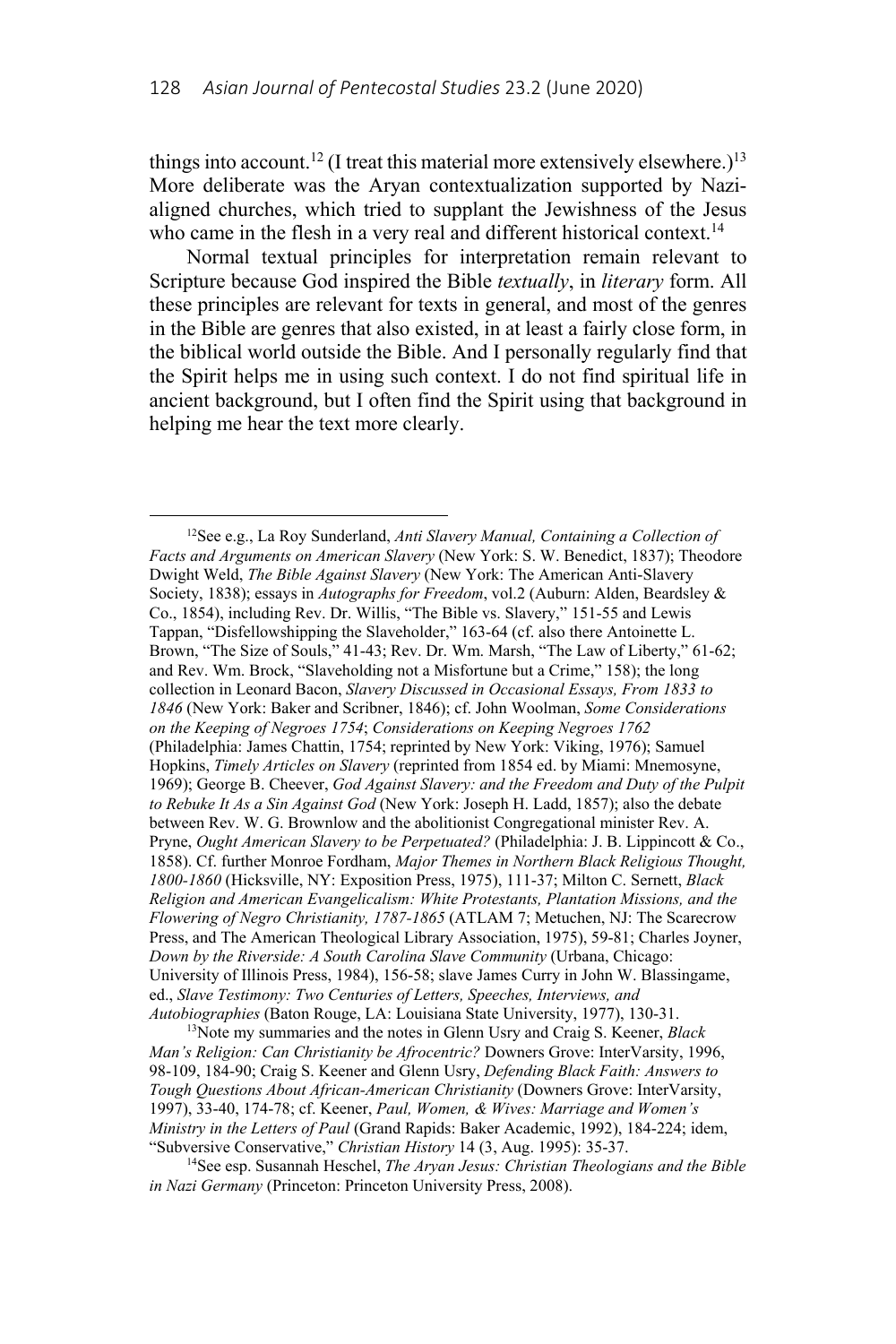Some today criticize any appeal to ancient context as "modernist" despite many thinkers through most of history, including Chrysostom and many Reformers, deeming it merely common sense. I see it as common courtesy: normally we try to understand what someone is trying to communicate to us.15 If understanding it is *crucial* to us, we will even learn the language and context of the communicator, or will depend on resources (such as translation and background information) that help us.

Taking seriously the fact that God repeatedly chose to inspire human authors requires us to take seriously the human dimensions of the text the linguistic and cultural matrices in which the text is encoded. Such authors sought to communicate, and if we are truly interested in God's word the way he gave it through these authors, we will seek to hear what they sought to communicate. Even deconstructionists apparently want readers to understand something of their point, and the ancient authors were hardly deconstructionists.

## **Hearing the Other Author**

As Christians, however, we also believe in another level of authorship, through the inspiration of the Spirit (2 Tim 3:16). Knowing *this* Author's context also matters, inviting us to consider the wider canonical, theological context, and what we know of the Author through our personal and corporate relationship with him. Academics typically screen out this level when discussing texts in an academic forum that lacks consensus about divine activity. But as I have unfortunately learned from experience, methodological naturalism, if not kept in its place, can reshape our own personal approach to the biblical text, with disastrous spiritual consequences.

But when we listen and speak among ourselves as Christians, the divine context is the most important context of all! Without sufficient attention to literary and historical context, we run the risk of distorting what we think the Bible cumulatively teaches theologically. Without sufficient attention to the *divine* authorial context, however, we risk neglecting the very response that the biblical message invites from us.

One reason that I agreed to write this article was to *affirm* personal hearing of the Spirit in the biblical text, because some leading colleagues in promoting Bible background have argued *against* this, and I wanted to be clear that the ancient meaning is not the *only* thing the Spirit is speaking. At the same time, the Bible is not only about us: it is about

<sup>&</sup>lt;sup>15</sup>Note that I am speaking here of historical *context*, not historical criticism, which I explicitly distinguish in *Spirit Hermeneutics*, 84, 124, 125, 132, 146, 347n55. I use the latter for academic historical discussion, but it is historical context for which I advocate for textual understanding.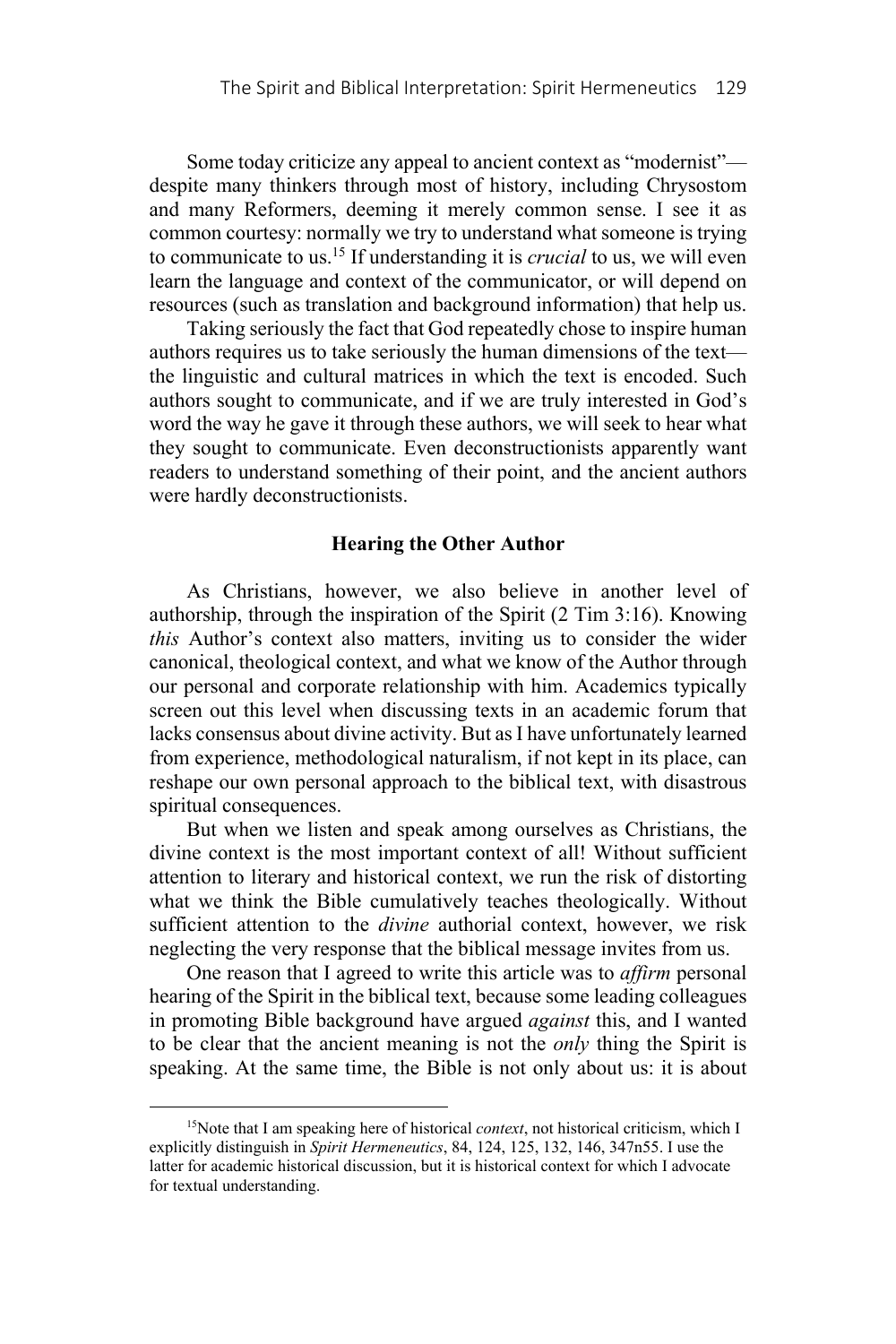God's purposes in history. All the Bible is relevant for something; we need to study it in context so we can understand what is relevant for what purpose.

Even though God inspired the Bible in textual form, it is not just *any* text. For us as Christians, it is *God's* Word, and it not only spoke in the past but continues to communicate to us God's message. When I read a work by a friend or mentor I know, such as Gordon Fee, E. P. Sanders or Michael Brown, I hear it in their voice. For example, as I read Gordon's commentaries, I know when his voice would be rising because Gordon is preaching this point with conviction. I know when Ed Sanders pauses for his audience to chuckle. I know when Michael Brown is underlining a point rhetorically yet irenically.

When we read the Bible, there is a sense in which we can get to know many of its authors, such as Paul or John. But because the Bible is inspired by God, there is a sense in which we can, most importantly, learn to hear the Author who speaks through these various human authors in various ways. As we grow to know God's voice better in Scripture, we recognize his voice and understand better what he is saying, and the heart with which he is saying it—because we know that God is consistent with his character revealed throughout Scripture. This also keeps us on track in recognizing the voice of God as he speaks in our lives in other ways.

A Spirit hermeneutic is a thus relational hermeneutic: we know the God of the Bible and therefore read the Bible from a vantage point of trust in him. This should not be confused with the way readers sometimes approach the Bible on a popular level in the name of being spontaneous. If I hear my wife speaking, I can admire her wisdom and sensitivity even when she is speaking with someone else. But I would not ignore the context of her speaking. If a dog is chasing her and she says, "Go away!" I do not take that as a message to myself; that would be an utter distortion of relationship and trust. In the same way, a genuine Spirit hermeneutic will be sensitive to the original context in which God inspired his message in the biblical text.

The Spirit comforts and instructs us through Scripture, as taught in Romans 15:4 and 1 Corinthians 10:11. This applies not only to when we are reading Scripture but also to when the Spirit recalls Scripture to us regularly in our daily lives. Hearing the Spirit through prayer<sup>16</sup> and hearing in Scripture are complementary and often overlapping, but I do insist that before we tell others that the Bible says something, thus

 <sup>16</sup>Which I do strongly affirm; see e.g., Craig S. Keener, "Studies in the Knowledge of God in the Fourth Gospel in Light of its Historical Context" (MDiv thesis, Assemblies of God Theological Seminary, 1987); idem, *Gift & Giver: The Holy Spirit for Today* (Grand Rapids: Baker, 2001), 17-50.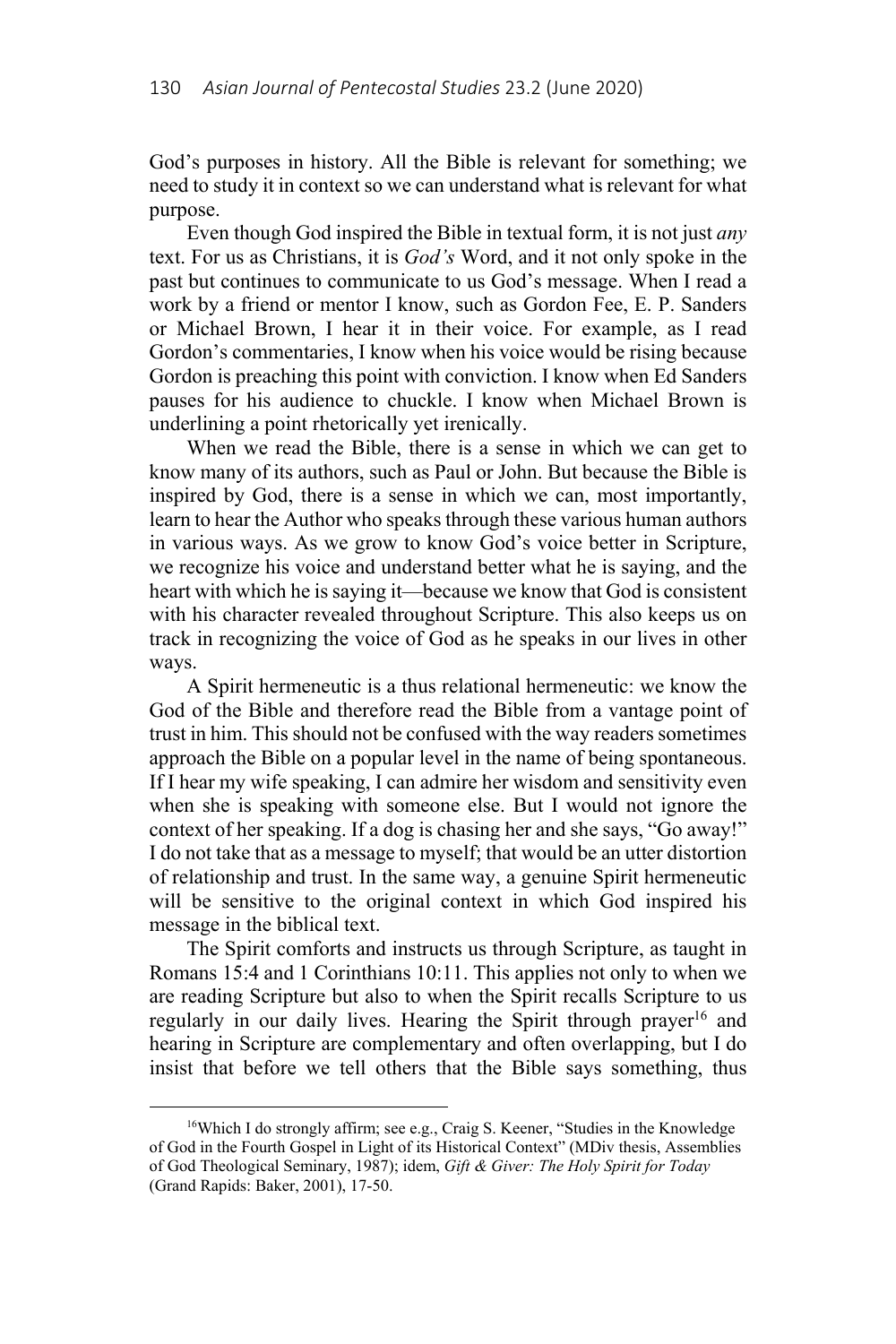speaking on its *canonical* authority, it needs to be consonant with the overall message that the Spirit already inspired there. God's Word is not *limited* to Scripture, but most Christians recognize that Scripture as tested canon retains a special role as God's Word for evaluating all other revelation.

# **Reading with Faith**

We read from diverse cultural starting points, but one special vantage point is uniquely Christian: the vantage point of faith in the living God. Reading the biblical narrative with faith means reading its message as true. The God of the Bible is our God; the Jesus of the Gospels is our risen Lord; the sorts of angels and demons that inhabit the New Testament exist in our world (even if western interpreters do not recognize it);<sup>17</sup> and the Bible's verdict on human moral failure is what we see reflected around us continually.

Many ordinary readers of the Bible, recognizing it as God's Word, intuitively expect to hear God's voice there. Such expectancy is a sign of faith. Often readers do not know how to approach the text as a text, but God meets them in their study because they have faith. Sometimes they go amiss, because faith is effective only when it has the right object—in this case, what God has actually said. But as academicians we sometimes go to the other extreme. Influenced by the Enlightenment, sometimes our institutions may teach interpretive techniques mechanistically, as if an academic reading were enough. Even after we have finished our contextual study, however, we still need to approach the text in faith, embracing its message for us today.

Chrysostom, Luther and Calvin all approached the text grammatically and historically, but they also all emphasized our need for faith and the Spirit's illumination. While taking seriously the human authors of Scripture, Luther insisted that God's Spirit is present and active in a special way there. "Experience is necessary," Luther insisted, "for the understanding of the Word," which must "be believed and felt."18 Fifth-century Benedictines developed the meditative approach

<sup>&</sup>lt;sup>17</sup>Cf. my *Miracles: The Credibility of the New Testament Accounts* (2 vols.; Grand Rapids: Baker Academic, 2011), 2:788-856, and sources cited there. 18 Luther WA 5:108, as quoted in Bartholomew, *Hermeneutics*, 198; Luther insisted

that he had learned to abandon his own wisdom and depend on the Spirit to hear Scripture (WA 4:519.3-4, as quoted in Bartholomew, *Hermeneutics*, 199). Luther notes Paul's appeal to his audience's experience in Gal 3:5 (*First Lectures on Galatians*, on 3:5, in Bray, *Galatians, Ephesians*, 93).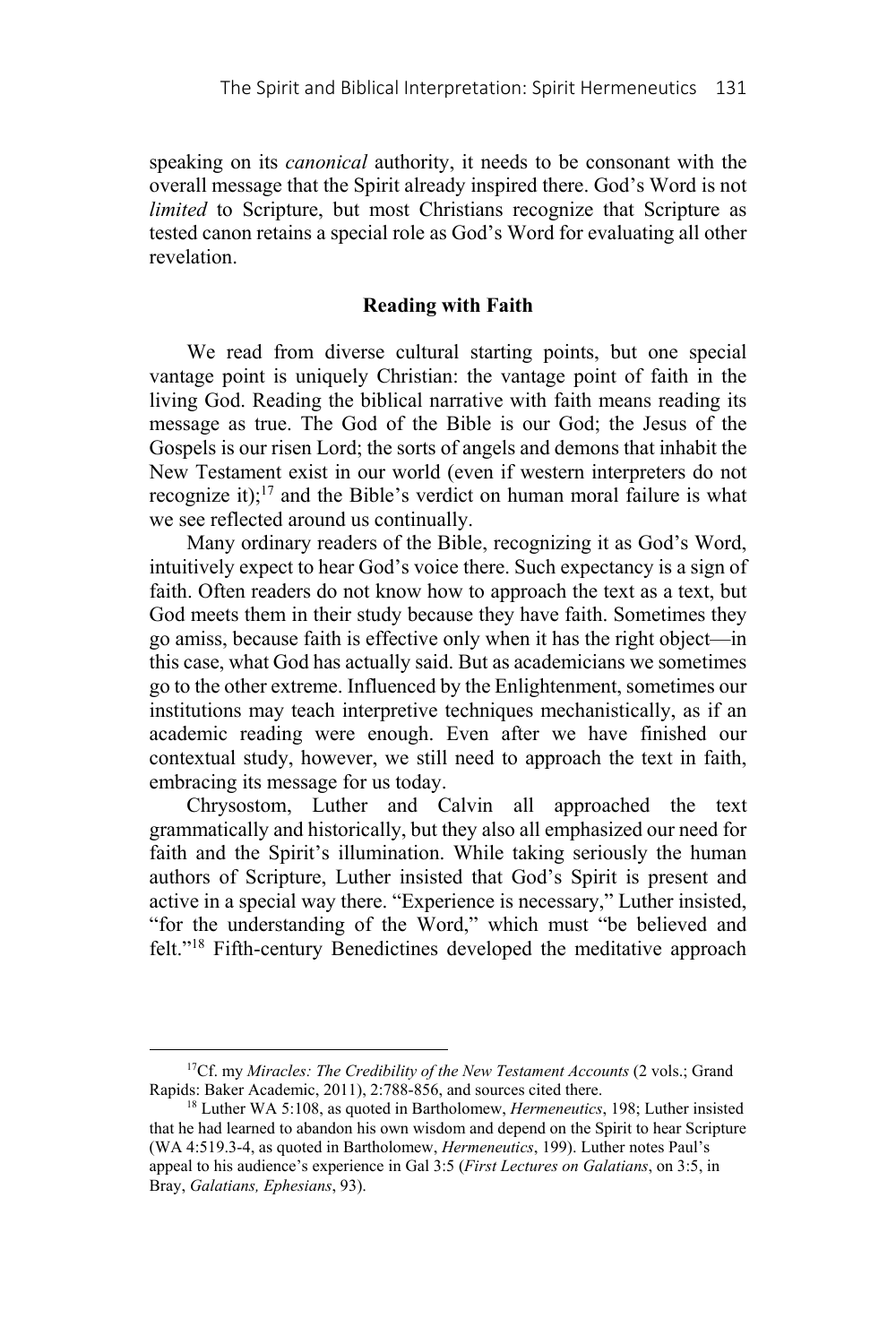*lectio divina*. 19 From church fathers to Pietists, from Reformed to Holiness and Pentecostal Christians, listening to the Spirit's voice in the text has long been part of devotional practice. It is certainly not a new discovery.

Reading from a standpoint of spiritual experience also helps us hear Scripture; it provides a sort of spiritual context similar to canonical theological context and often ultimately more important for hearing the message than is even the ancient cultural context. Because I have prophesied, I can resonate with the prophets to some degree; because I pray in tongues, passages about that experience are not foreign to me. Then again, I have to grapple harder to resonate with some other passages that describe experiences that I have not shared, such as visions or encounters with visible angels.

Imbibing the Spirit of Scripture also stirs spiritual experience. For example, Psalms inspire in us a spirit of prayer, $20$  and reading the prophets the spirit of prophecy.21 I suspect that those who do not envision much judgment for today's world could profit from spending a bit more time in the prophets.

## Letter and Spirit in 2 Corinthians 3

We pay attention to grammar because it helps us to understand the message, but if we care only for textual grammar, we will miss the heart of God that the text is designed to communicate.

Jesus warned the religious elite of his day that they were meticulous about tithing yet neglected weightier matters such as justice; this was like straining a gnat from one's drink while swallowing a camel, though the latter was more levitically impure (Matt 23:23-24).<sup>22</sup>

In 2 Corinthians 3, Paul shows that his new covenant ministry is greater and more life-giving than the death-bringing old covenant

 <sup>19</sup>Cf. e.g., Mariano Magrassi, *Praying the Bible: An Introduction to Lectio Divina* (Collegeville: Liturgical Press, 1998); Christine Valters Paintner and Lucy Wynkoop, *Lectio Divina: Contemplative Awakening and Awareness* (Paulist Press, 2008); Duncan Robertson, *Lectio Divina: The Medieval Experience of Reading* (Collegeville: Liturgical Press, 2011); Marilyn Chandler McEntyre, *What's in a Phrase? Pausing Where Scripture* 

<sup>&</sup>lt;sup>20</sup>See Lee Roy Martin, "Psalm 63 and Pentecostal Spirituality: An Exercise in Affective Hermeneutics," 263-84 in *Pentecostal Hermeneutics: A Reader* (ed. Lee Roy Martin; Leiden: Brill, 2013); Walter Brueggemann, *Praying the Psalms* (Winona, MN: Saint Mary's Press, 1986); Bruce K. Waltke, James M. Houston and Erika Moore, *The* 

<sup>&</sup>lt;sup>21</sup>Cf. e.g., Hannah R. K. Mather, "Welcoming *Spirit Hermeneutics*: A Response to Craig S. Keener," *Pneuma* 39 (2017): 153-61. 22*The Gospel of Matthew: A Socio-Rhetorical Commentary* (Grand Rapids:

Eerdmans, 2009), 551-52.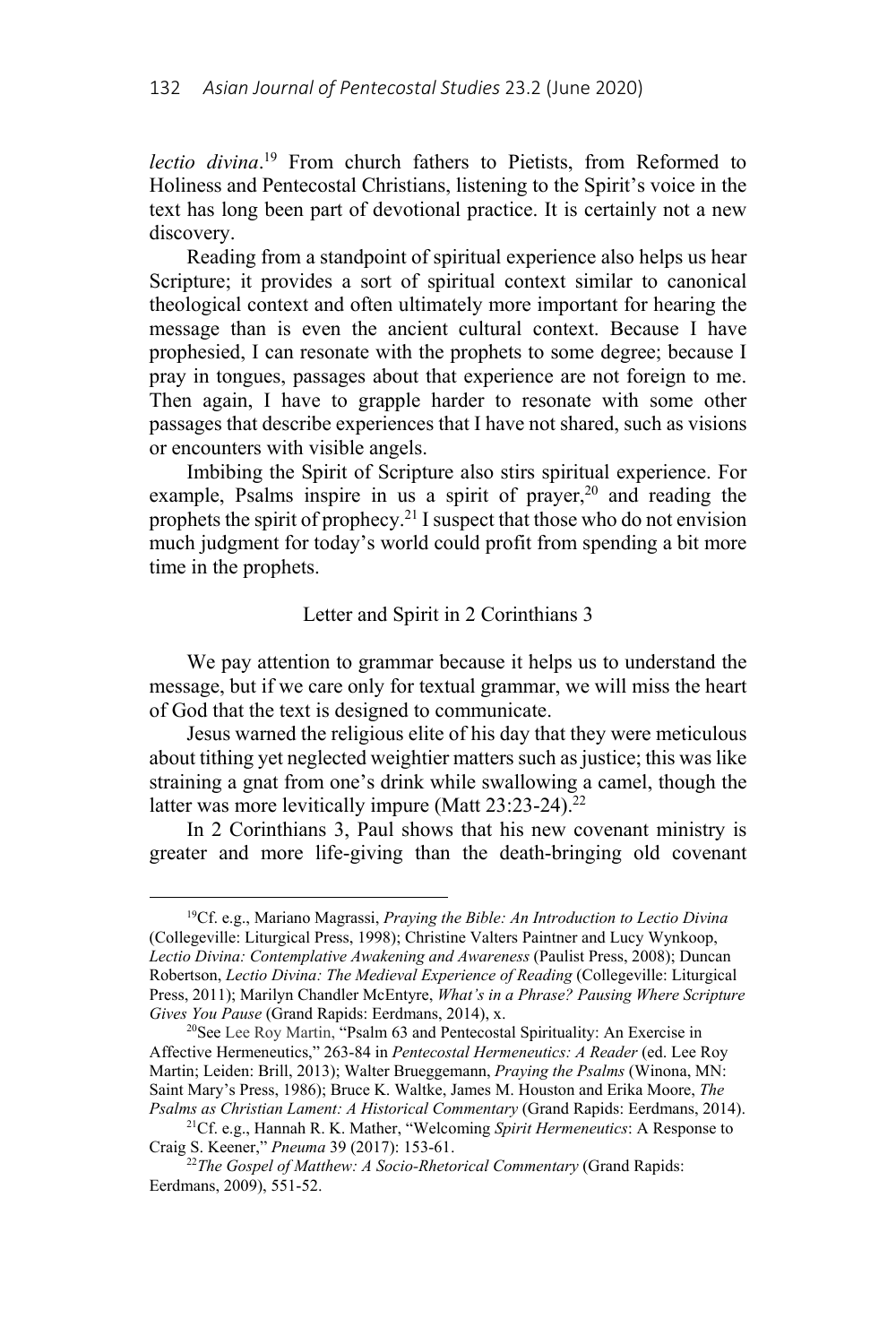ministry of Moses. The world might deem it less glorious, but that is because new covenant ministry involves especially inner transformation.23

In Jeremiah 31, the promised new covenant will be written on the heart rather than on tablets of stone (Jer 31:31-34). In Ezekiel 36, the Spirit will enable God's people to keep his laws, and give them hearts of flesh to replace their hearts of stone (36:26-27). In 2 Corinthians 3:3, Paul directly alludes to these two passages, even using an expression that in the Greek translation of the Old Testament appears only in this prophecy of Ezekiel. As Deuteronomy makes clear, God had always wanted his people to have a heart to keep his law (Deut 5:29), with circumcised hearts (10:16; 30:6).

As ministers of the new covenant, Paul explains, he and his colleagues are empowered not as ministers of the "letter" but as ministers of the Spirit, and therefore of life (2 Cor 3:6). The "letter" probably refers to "the mere written details of the law"; Jewish teachers played even with matters of spelling. In antiquity, legal interpreters often distinguished between what we would call the "letter" (the codified written form) of the law and its intention. Paul, however, contrasts the letter not with mere intention, but with God's own Spirit who inspired the law.

Paul says that just as his people could not withstand the lawconnected glory on Moses' face (2 Cor 3:13-14), their hearts remain veiled when the law continues to be read (3:14-15). Moses had to veil the glory when addressing Israel, but he took the veil away when he was before the Lord (3:16; Exod 34:33-35); he witnessed some of the Lord's glory in Exodus 33-34. In 2 Corinthians 3:17, Paul compares the "Lord" who revealed himself to Moses in Exodus to the Spirit who reveals himself to Paul and his colleagues. The apostolic message of the new covenant is a message written on the hearts by the Spirit (3:3, 6).

What does this imply for our reading of Scripture? Paul goes on to say that the gospel remains veiled to those who are perishing (4:3), but that God has shone his glory in our hearts in Christ, who is God's very image (4:4-6). As Moses was temporarily transformed by God's glory in the context of God giving the law, so are we more permanently transformed by the greater glory of the new covenant, which works within. As Paul declares in 3:18, enjoying God's image in Christ transforms our hearts to the same image, from one level of glory to another.

 <sup>23</sup>For discussion of my approach, see in greater detail my *Mind of the Spirit: Paul's Approach to Transformed Thinking*, 206-15; with less application to hermeneutics, cf. earlier idem, *1-2 Corinthians* (The New Cambridge Bible Commentary Series; Cambridge: Cambridge University Press, 2005), 168-71.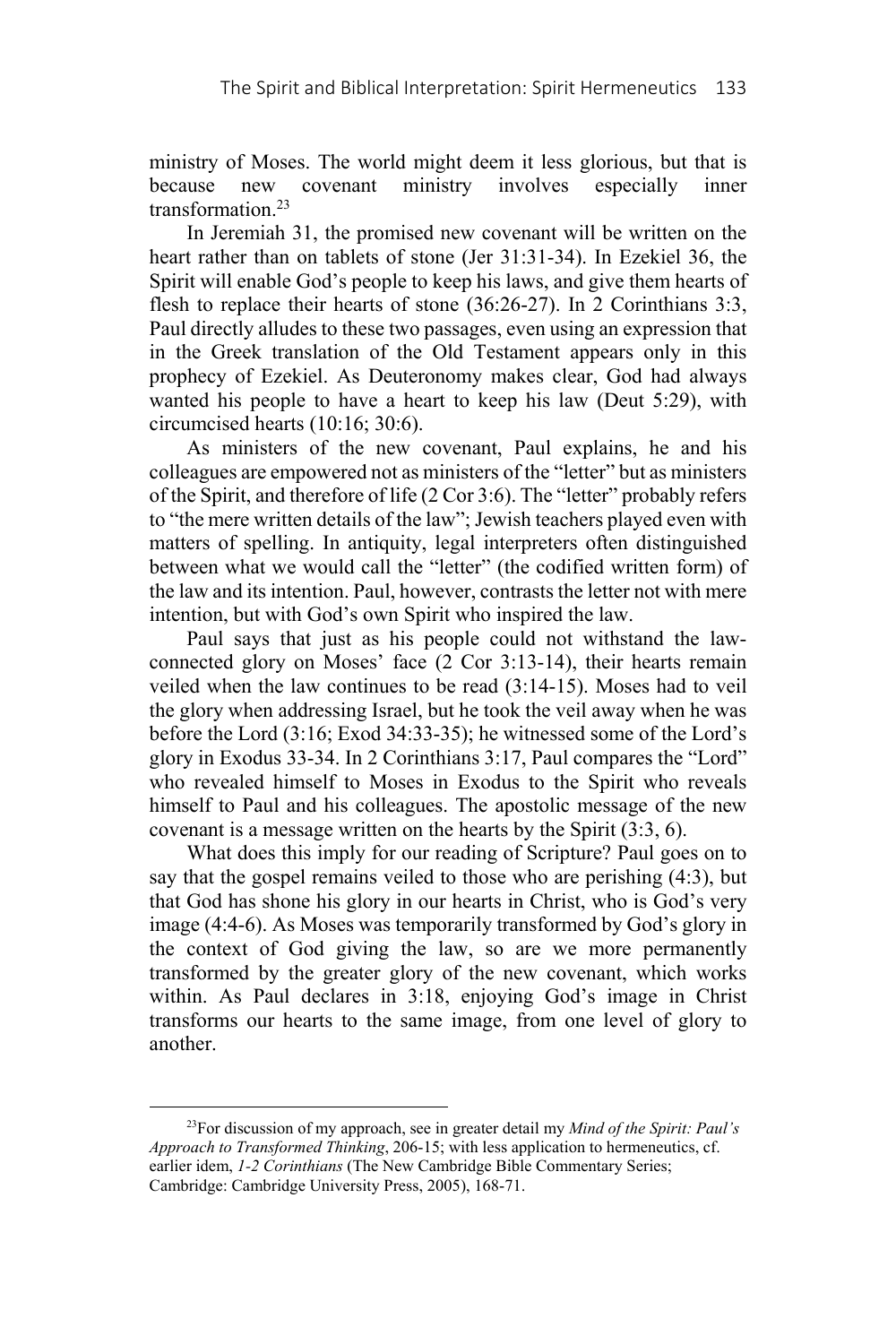For us, no less than for Moses, the veil has been removed (2 Cor 3:14-18). When we read Scripture, we read to learn about the Lord and be transformed by him (2 Cor 3:18). We get to know Christ's image and character in the Gospels and throughout Scripture.

For example, when Moses beheld part of God's glory when God was giving his Word at Sinai, God made his goodness pass before Moses (Exod 33:19). God revealed to Moses his character as the God of grace and truth (Exod 34:6). Analogously, the Apostle John later writes about God's Word becoming flesh, and that John and the other disciples saw Jesus' glory (John 1:14). This glory, like that at Sinai, was full of grace and truth, but whereas Moses saw only part of God's glory, in Jesus we see God's heart revealed fully (John 1:18). And we see this glory most fully in the ultimate expression of Jesus sharing our fleshly mortality (12:23-24); when Jesus died on the Cross, God both executed his just wrath on our sin and gave the ultimate, sacrificial act of love. Here we see his heart, and seeing his heart makes us more like him.<sup>24</sup>

## Implications for Hermeneutics

The Spirit points to Christ and to God's character as we read Scripture (see 2 Cor 3:15-18). The Spirit may draw from texts wider analogies, beyond the direct communication to the first audience, that are nevertheless consistent with the text and with the larger framework of the Spirit's message in biblical theology. While background studies, grammar and the like provide essential context for understanding Scripture, the Spirit provides us with the needed spiritual context for appropriating it as God's word to us  $(1 \text{ Cor } 2:11-13).^{25}$ 

Grammar matters, but our ultimate interest is the Spirit's message spoken through that grammar. Exegesis is essential as the foundation for correctly hearing the text's message, but we dare not *stop* with exegetical observations. When we truly hear the Spirit's message in the text, we commit to it. Exegesis in the usual sense focuses on the text's original horizon; today some postmodern approaches focus only on the present horizons. Exclusive attention to a present horizon without attention to the original one leads to overwriting the original inspired meaning with an unrelated one from our own imagination,  $26$  risking being like Jeremiah's false prophets who speak visions from their own

 <sup>24</sup>Discussion in Craig S. Keener, *The Gospel of John: A Commentary* (2 vols.; Grand Rapids: Baker Academic, 2003), 1:405-26.<br><sup>25</sup>Discussion in *Mind of the Spirit*, 179-99.<br><sup>26</sup>Cf. Anthony C. Thiselton, *The Two Horizons: New Testament Hermeneutics and* 

*Philosophical Description* (Grand Rapids: Eerdmans, 1980), xx, 318-19; Jacqueline Grey, *Three's a Crowd: Pentecostalism, Hermeneutics, and the Old Testament* (Eugene: Pickwick, 2011), 120-21, 145.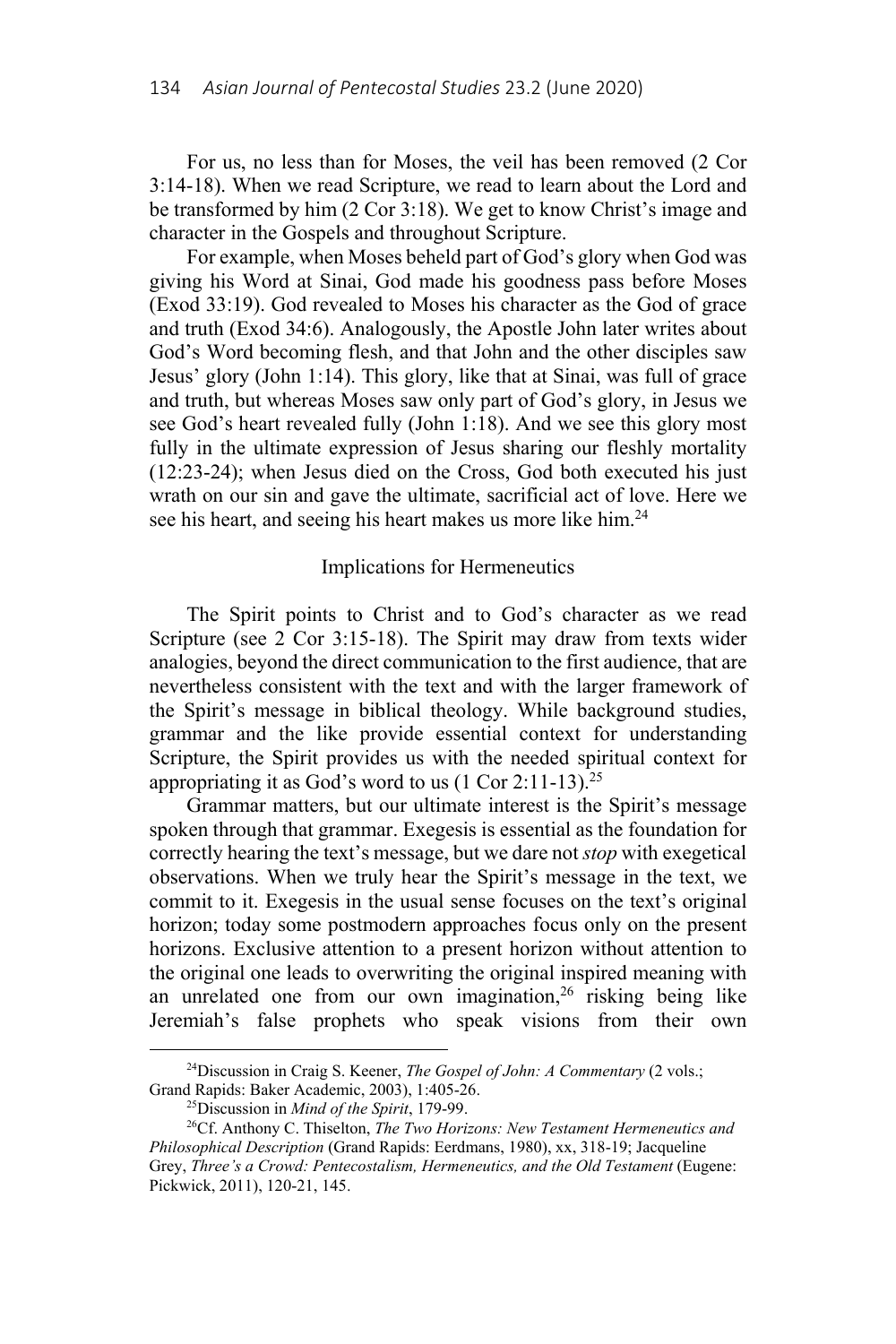unregenerate hearts (Jer 23:16). Yet it is by hearing the Spirit's inspired message in the text that we can communicate its points most accurately for hearers today.

Connecting the traditional two horizons, without obliterating either of them, is often considered the role of hermeneutics. The Spirit can guide us in exploring and researching both horizons, but we often recognize the Spirit's activity especially in bridging the gap between them, in applying the principles of the text to our lives and communities.

A Spirit-led hermeneutic is not just making exegetical discoveries in our study and then going on our way, like someone who forgets their own image in a mirror (Jas 1:23-24). We do not just *read* Scripture to be transformed: we *live our whole lives* in light of Scripture, and in light of what Scripture teaches us, so that we live our lives in light of the cross, in light of our Lord's resurrection and exaltation over all creation, and in light of God's presence with us by the Spirit.

## Spirit and Letter in Romans 7:5-6

Paul depicts the immoral pagan mind in Romans 1, but in Romans 7:7-25 shows that even the law-informed mind fails God.27 Paul contrasts "the oldness of the letter" in 7:5 with new life in the Spirit in 7:6. The old way provided enough knowledge of right and wrong to limit sin; but in Christ, we have the Spirit who empowers us to live out the gift of righteousness God gives us in Christ. The Spirit is never mentioned in 7:7-25, but is mentioned in Romans 8 more than anywhere else in the Bible.

Paul is not rejecting the inspiration of the Old Testament or the nature of Scripture as something written. God once used a civil law to restrain sin in Israel; it is from God (Rom 7:14; 8:4), and we still may learn lessons from it (as Paul does; 1 Cor 9:9; 14:21). But righteousness comes from Christ, and his Spirit inscribes the heart of the law within us, so that we fulfill the real principles that the law was ultimately meant to point toward anyway (Rom 8:2-4; 13:8-10).

Paul is here correcting a way of approaching Scripture that, in light of Christ, can never again be thought adequate. Thus he says in 3:27 that boasting is excluded, not by the law as approached by works, but by the law as approached by faith. In 8:2 he announces that the law of the Spirit that brings life in Christ has freed us from the law that judges sin with death. In 9:32, Paul warns that Israel failed to achieve the law's righteousness because they pursued it by works instead of by faith. In 10:5-10, Paul contrasts righteousness based on law with righteousness

 <sup>27</sup>Discussion in *Mind of the Spirit*, 55-112; briefly, my *Romans* (Eugene, OR: Cascade, 2009), 85-97.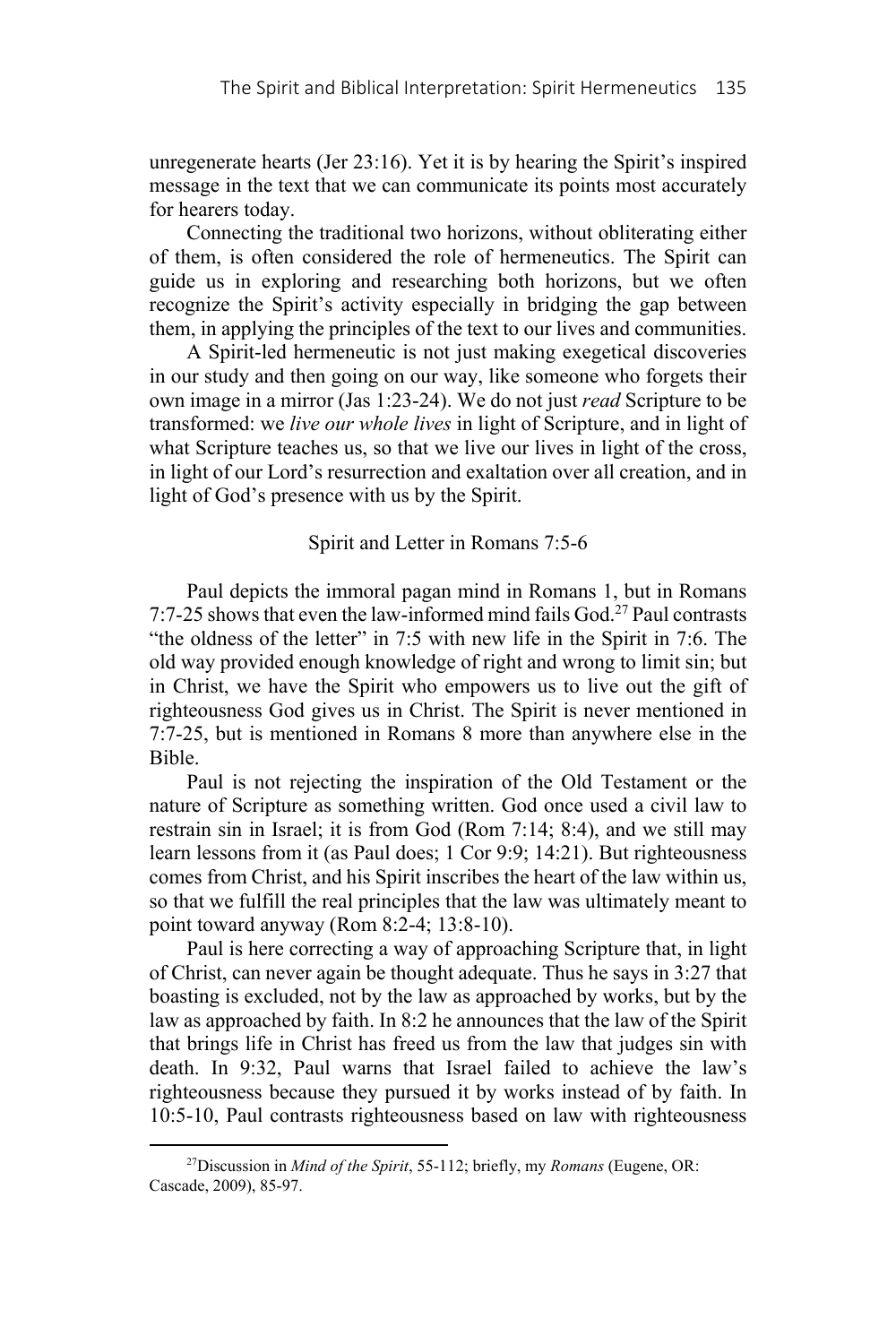based on faith, showing from Deuteronomy 30 that the latter was always God's intention for salvation.

Approaching Scripture for works involves priding ourselves on our rules, doctrines or perhaps ethnicity; but in God's presence no one has the right to boast. Approaching Scripture for faith means that reading Scripture always renews our trust in and dependence on God. Accordingly, as we approach Scripture, it is appropriate for us to pray for understanding, humble and obedient hearts (see e.g., Ps 119:18, 27, 34, 73, 125, 144, 169).

In Luke 24:45, it was the Lord himself who opened the mind of his disciples to understand the Scriptures; in 24:32 believers' hearts burned in them as he explained Scripture. Let us pray for this!

A Spirit hermeneutic means that we embrace the message of the text and live it out, not just satisfy our intellectual curiosity or, still less, to boast about our knowledge (Rom 2:23). To those insistent on righteousness by keeping the law, Paul responds in Galatians 5:14 with Christ's law of love. Using language evoking Old Testament passages that literally speak of "walking" or "going" in God's commandments, Paul speaks in Galatians 5:16 of "walking" by the Spirit. Such walking is not aimless, for Paul equates it with being "led" by the Spirit in 5:18. In 5:25, he uses similar wording that probably means that we know where to walk by placing our feet where we find the footsteps of the Spirit. In 5:22-23, he insists that there is no law that prohibits the fruit of the Spirit; in 6:2, as we serve one another, we fulfill the law of Christ.

Thus, our understanding of the law is transformed. It may provide moral guidance, but it also reminds us of God's activity in our own lives. We hide his word not merely on paper but in our hearts; it is God himself working within us who has not only accepted us in Christ but who also produces the moral fruit of his presence.

## **The Word of God for the People of God**

Exegesis rightly and necessarily concerns what the biblical writers were saying first of all to their ancient audiences. But once we understand the texts in their context, we also read them to believe and embrace their message with our whole hearts, and to live accordingly.

Believers may start from various cultural assumptions, but we all can read Scripture as the people of God living in the promised messianic era. We live in the same sphere of spiritual and theological reality as the people in the Bible. We read the Bible as God's people, addressed in Scripture because God gave it for us: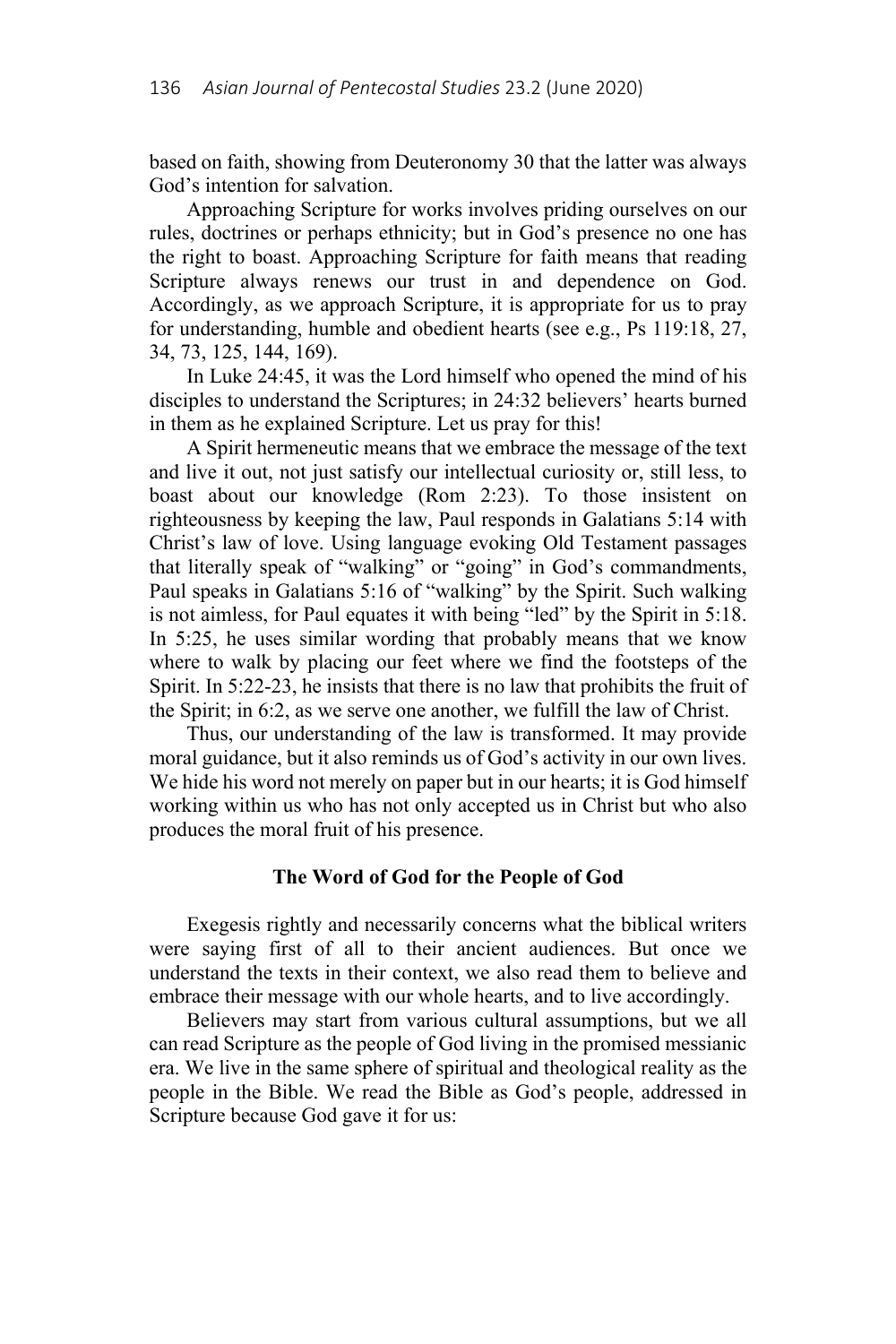- Romans 15:4: "For whatever was written beforehand was written to teach us, so that through the endurance and the exhortation/encouragement provided by the Scriptures we should have hope";
- 1 Corinthians 10:11: "These things happened to them to serve as examples, and they were written down to warn/instruct us, on whom the ends of the ages have come."

Yes, "these things happened to them"—they are historical events. But they were *recorded* so that subsequent generations could *learn* from what happened to them, and especially for us as Christ's followers, "on whom the ends of the ages have come."

## End-Time Readers

That is why we read:

- Hebrews 1:2: "in *these* last days, God has spoken to us by His Son";
- Acts 2:17, on the day of Pentecost: "In the last days, says God, I will pour out my Spirit on all flesh."

If it was already the last days on the day of Pentecost, it can hardly be before-the-last-days now.

Peter's announcement is consistent with the rest of the New Testament, where believers who share in the Holy Spirit have tasted the powers of the coming age (Heb 6:4-5). In Christ, Paul says, we already have the "firstfruits" (*aparchê*) of the Spirit (Rom 8:23), using a term that designated the actual beginning of the harvest.<sup>28</sup> He also announces that we have the down payment (*arrhabôn*) of our future inheritance (2 Cor 1:22; 5:5; Eph 1:13-14), using a term often used in ancient business documents for the first installment of a promised payment.<sup>29</sup> Human sight and hearing cannot anticipate what awaits us, he says, but God has revealed this to us by the Spirit (1 Cor 2:9-10).

We also read of hard times, mockers, and apostasy in "the last days" in 1 Timothy 4:1; 2 Timothy 3:1; and 2 Peter 3:3. The context of each of

 <sup>28</sup>Cf. Oscar Cullmann, *The Early Church* (ed. A. J. B. Higgins; London: SCM, 1956), 117; Neill Q. Hamilton, *The Holy Spirit and Eschatology in Paul* (Scottish Journal of Theology Occasional Papers 6; Edinburgh: Oliver & Boyd, 1957), 19; George Eldon Ladd, *A Theology of the New Testament* (Grand Rapids: Eerdmans, 1974), 370. 29E.g., Gen 38:17-18, 20 LXX; New Docs 1, §33, p. 83; Cullmann, *Early Church*,

<sup>117;</sup> George Eldon Ladd, *The New Testament and Criticism* (Grand Rapids: Eerdmans, 1967), 91.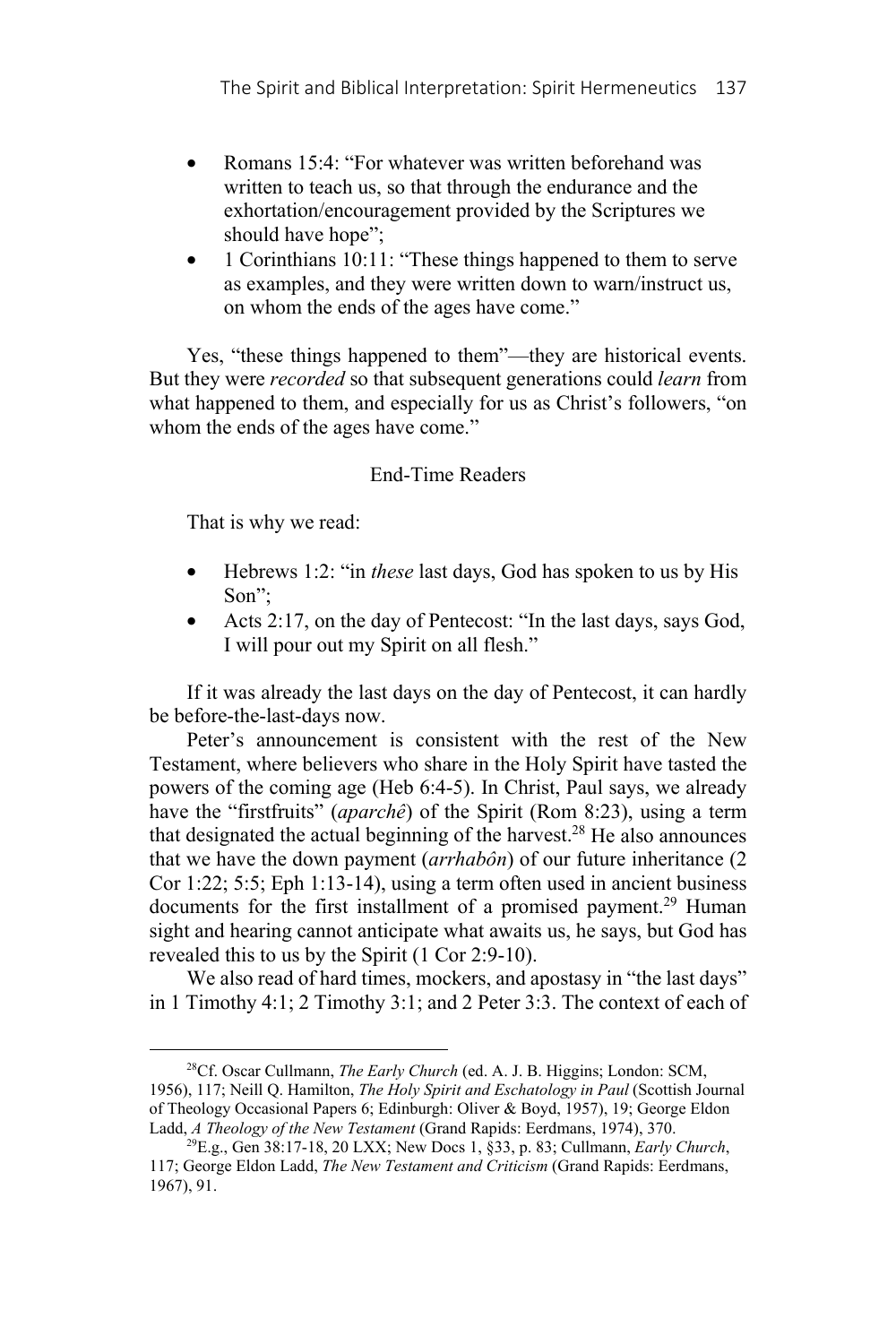these passages refers to the time in which people were then living. 1 John 2:18 warns, "You have heard that an antichrist is coming; even now many antichrists have come. This is how we know that it is an eschatological hour."

A Spirit-led reading of Scripture will thus read Scripture from the vantage point of God's eschatological activity already among us, "on whom," Paul says, "the ends of the ages have come." We thus live in the time of fulfillment, the time between the first and second coming of Christ. Jesus is already the firstfruits of the promised resurrection (1 Cor 15:20, 23); the coming king has already come the first time, so the kingdom has come like a mustard seed yet will flourish like a great tree (Mark 4:31-32).

That both Christians in New Testament times and Christians today live in the last days means that we, like they, are the eschatological people of God. We do not read the New Testament as belonging only to them, to a foreign dispensation, but as God's Word for us today. This is what makes a specifically Christian, Spirit-sensitive reading, different from merely a historic reading.

## A Continuationist Reading

Acts 2:17-18 treats the Spirit's prophetic empowerment of the church as a sign that "the last days" have arrived. God poured out the Spirit on the day of Pentecost, and did not pour the Spirit back afterward! Joel's prophecy about all God's people being prophetically endowed belongs to today, to the same era as Joel's prophecy about calling on the Lord to be saved or Ezekiel's prophecy about God's Spirit transforming our hearts.

My wife is from Congo in Africa; there three people who did not know each other prophesied to her at different times that she was someday going to marry a white man with a big ministry. When we got engaged but had not yet told others an acquaintance came to me and said, "I feel that God is saying that you have found the right person, and not to worry that you are from different cultures and continents."

On the other hand, people often prophesy nonsense! That is why both prophecy (1 Cor 14:29; 1 Thess 5:19-22) and teaching must be tested; Paul warns in 1 Corinthians 13:9 that in this age we both know and prophesy only in part.

Scripture itself does not distinguish between so-called supernatural and so-called natural gifts given by the Spirit. In 1 Corinthians 12 Paul emphasizes that we need all the gifts to function fully as one body, whether, for example, prophecy or teaching. Ideally, we want our bodies to be whole.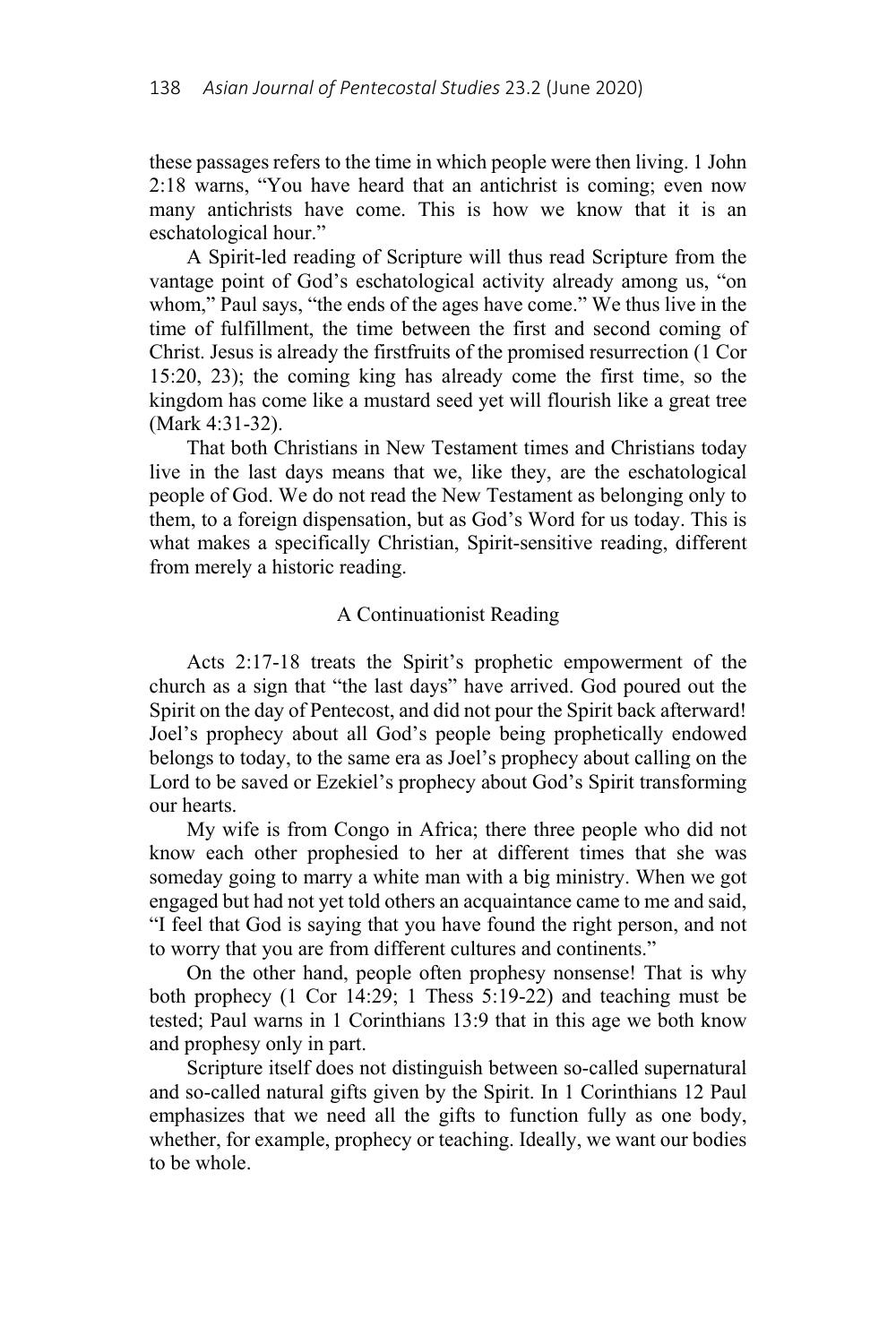Some churches amputate particular kinds of members, and some other churches want just to collect and connect amputated members. It would be better for us to value and learn from all of one another's gifts.

Paul's praise of love in 1 Corinthians 13 corrects errors in the Corinthian church; Paul's particular language about love not boasting or being arrogant addresses the very errors of Corinthian boasting and arrogance Paul reproves earlier in the letter. But the passage remains relevant today: boasting and arrogance still must be addressed today, whether in spiritual gifts, as in chapters 12-14, or in knowledge, as in 1 Corinthians 8.

Similarly, we continue to need partial gifts mentioned in the passage, such as prophecy, tongues, and knowledge (probably meaning teaching). Such gifts explicitly continue until we see Christ face to face and know as we are known, and therefore no longer need such partial gifts (1 Cor 13:8-12). In context, as most scholars today recognize, this completed time is when we see Christ face to face at his return. And so I believe that we should continue to obey Paul's concluding exhortations to the section: "be eager to prophesy, and do not prohibit speaking in tongues; but let everything be done in the right way and in order" (14:39- 40), probably speaking of the order he has prescribed for these gifts earlier in the chapter.

Continuing prophecy does not contradict or supplement the authority of Scripture. Although Scripture contains many prophecies, it never equates all prophecies with Scripture. The Old Testament historical books mention scores of prophets whose prophecies are not recorded in Scripture, and the New Testament presumes tens of thousands of prophecies in first-century church gatherings that are not recorded in Scripture. (If we estimate just two or three prophecies per week in just a hundred house churches by the time that John wrote the book of Revelation, there would have been roughly 850,000 of them.) Nor is prophecy the genre of all Scripture, nor were all biblical authors said to be prophets or apostles.

God spoke through prophecy all through biblical history, so it would seem odd to expect the gift to stop, suddenly and without major, explicit biblical warning. In 1 Corinthians 14:3, genuine prophecy is meant to encourage or exhort in new situations, not to provide new doctrine; continuing prophecy no more adds to Scripture than does continuing teaching. Interestingly, it is the idea that prophecy ceases before Jesus' return, which is nowhere clearly taught in Scripture, that is a *postbiblical teaching*! 30

 <sup>30</sup>Cf. Jon Ruthven, *On the Cessation of the Charismata: The Protestant Polemic on Post-Biblical Miracles* (2nd ed.; Word & Spirit Press, 2011).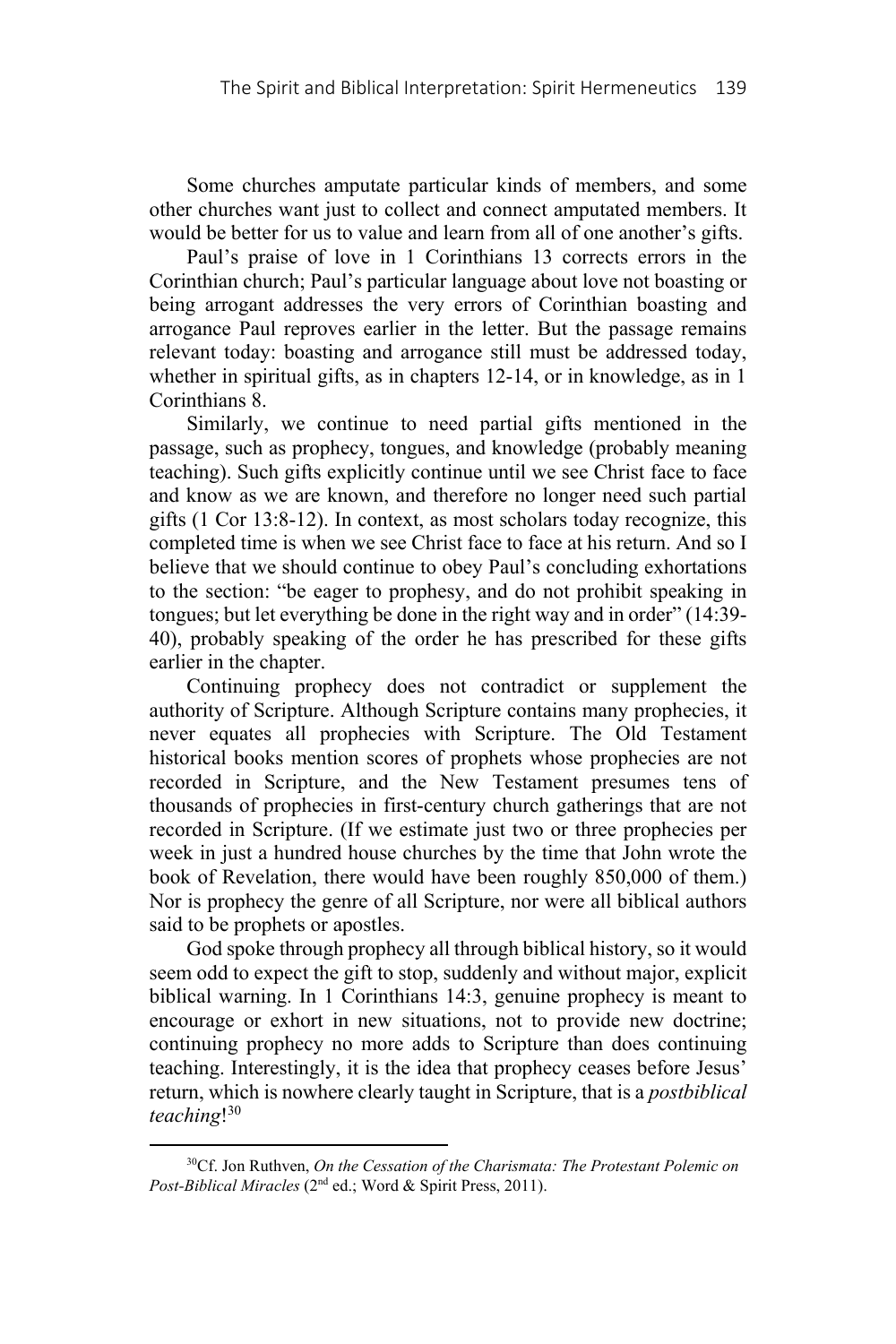By very definition, the canon by which we evaluate all other claims is closed; no one is writing Scripture now. We do not live in the generation or two right after Jesus, so none of us witnessed Jesus' ministry or directly heard such witnesses, a criterion ancient Christians used for canonicity. We do not have to believe that apostles and prophets have ceased to believe that *first-century* apostles and prophets, or the immediate circle who knew Jesus in the flesh, have ceased.

Yet virtually *all* believers must agree that the Spirit continues to speak to us in some ways; in Romans 8:16, for example, God's Spirit still bears witness with our spirits that we are God's children. Theological continuationists are more consistent than cessationists, allowing for God's more vocal ways of speaking to continue. And continuationists who embrace spiritual gifts and experiences with the Spirit in practice are more consistent than those who are merely continuationist in theory.

#### Patterns in Scripture

In 1 Corinthians 10:11, already noted, Paul cites the examples of the Old Testament; *all* Scripture is profitable for teaching (2 Tim 3:16). Paul uses Abram's faith (Gen 15:6) as a model for believers (Rom 4:1-25). James uses the experiences of the prophets and Job as models for endurance (Jas 5:10-11). Ancient historians and biographers often plainly and explicitly tell us that they expected their readers to learn moral and ideological lessons from their true accounts.

Human examples in biblical narratives are often negative, but we can learn about God from all of Scripture. How we see God acting in the world of the Bible can shape our understanding of how God works. We should learn not only from what we consider key verses of Scripture but also from *patterns* of how God works with his people in Scripture. Being people of the Bible means that we embrace the biblical worldview, a worldview in which God remains active in this world. Expecting God to continue to act today in ways consistent with how he acted in the Bible is closely related to what the Bible calls "faith." This does *not* mean that we can always predict what he will do, but we can always be confident that he is working. We can even expect him to surprise us, as God often surprised his people in the Bible.

As people of the end-time and people of the Bible, we should live by faith in the recognition that what God did in the Bible he can do, and in various times and places still does, today.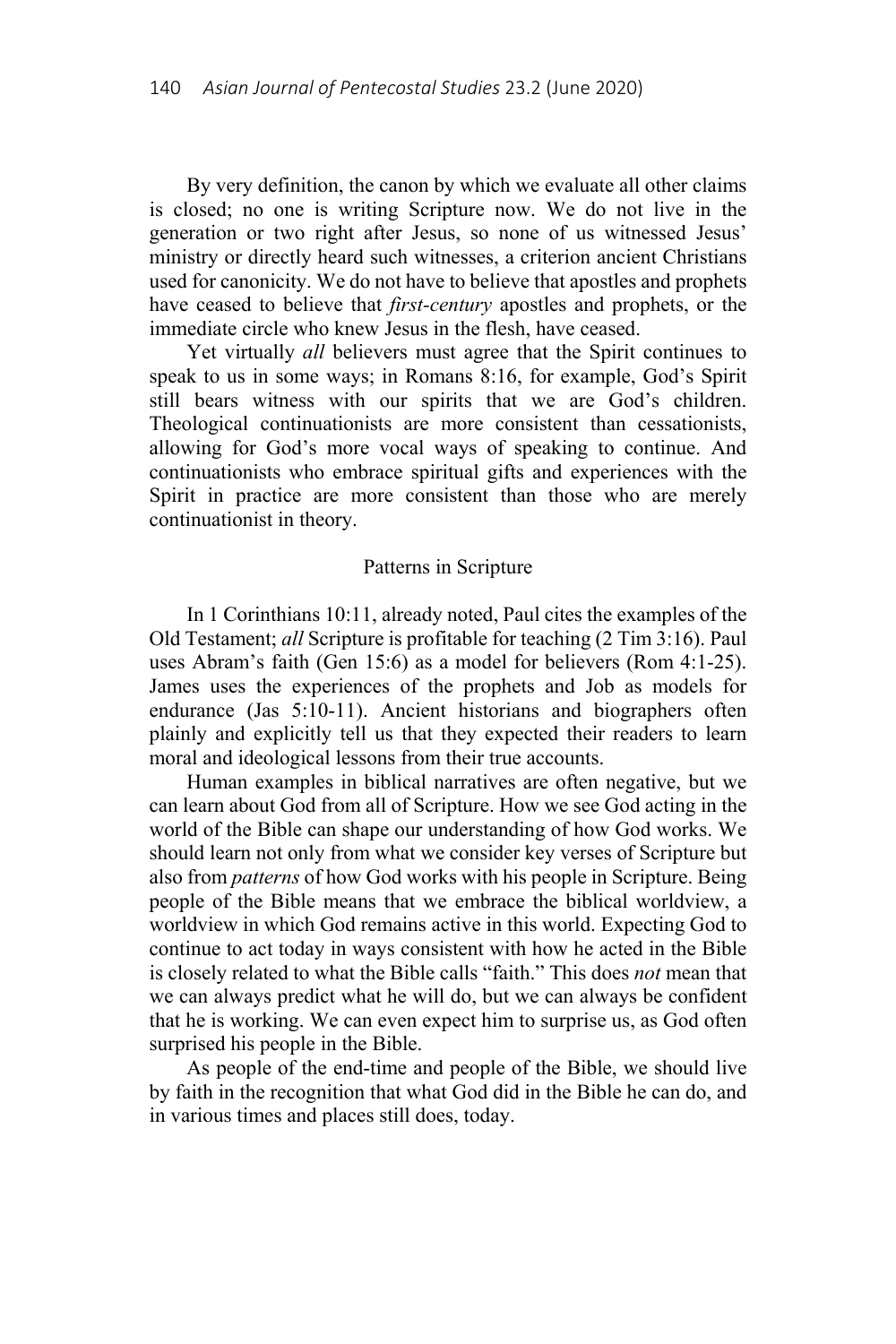### Reading with the Humble

Awakenings often start among the humble; $31$  the spiritual dimension of Spirit hermeneutics thus cannot be the prerogative of the highly educated. Scripture often indicates that God is near the broken but far from the proud (Ps 138:6; Pro 3:34; Matt 23:12; Luke 14:11; 18:14; Jas 4:6; 1 Pet 5:5). If God normally reveals himself especially to the broken, why should he reveal himself differently (only to elites) among those who read (or hear) the Bible?

Unfortunately, we scholars are sometimes proud of our knowledge; knowledge does, as Paul warns in 1 Corinthians 8:1, tend to lead us to overestimate our status. With few and usually private exceptions, it was not the intellectual elite of Jesus' day, but the lowly, who followed him. "I praise you, Father," Jesus prayed, "for you hid these matters from the wise and intellectual and revealed them to little children" (Matt 11:25//Luke 10:21). Only those who welcome the kingdom like a child will enter it (Mark 10:15).

The humble read Scripture not simply to reinforce their knowledge, but with faith—and often in a situation of desperation—to hear God there. They read with dependence on God, trusting the Holy Spirit to lead them. We who are scholars and leaders have much to offer them; but we should also consider what their faith has to teach us.

## God's People as a Community of Interpretation?

In line with the frequent scholarly emphasis today on communities of interpretation,<sup>32</sup> some emphasize the consensus of the Spirit-filled community. This is certainly *part* of the biblical safety net; in 1 Corinthians 14:29, after some prophesy, the other prophets are to evaluate the prophecies. Awareness of interpretive communities also helps us guard against prejudices that reflect a single interpretive location's biases.

When I was moved by the Spirit to prophesy out loud to the entire cafeteria at my undergraduate Christian institution, I was very happy that afterwards someone came up to me and told me that God had told them to do the same thing, but they hesitated and then I did it. I would hate for that to have been just my imagination!

 <sup>31</sup>Cf. e.g., Mark Shaw, *Global Awakening: How 20th-Century Revivals Triggered a Christian Revolution* (Downers Grove, Ill.: IVP Academic, 2010). <sup>32</sup>I did my PhD at Duke in the heyday of Stanley Fish's influence, so interpretive

communities (see e.g., Stanley E. Fish, *Is There a Text in This Class? The Authority of Interpretive Communities* [Cambridge, Mass.: Harvard University Press, 1980]) were regular subjects of discussion with friends in the English department, religion department and divinity school.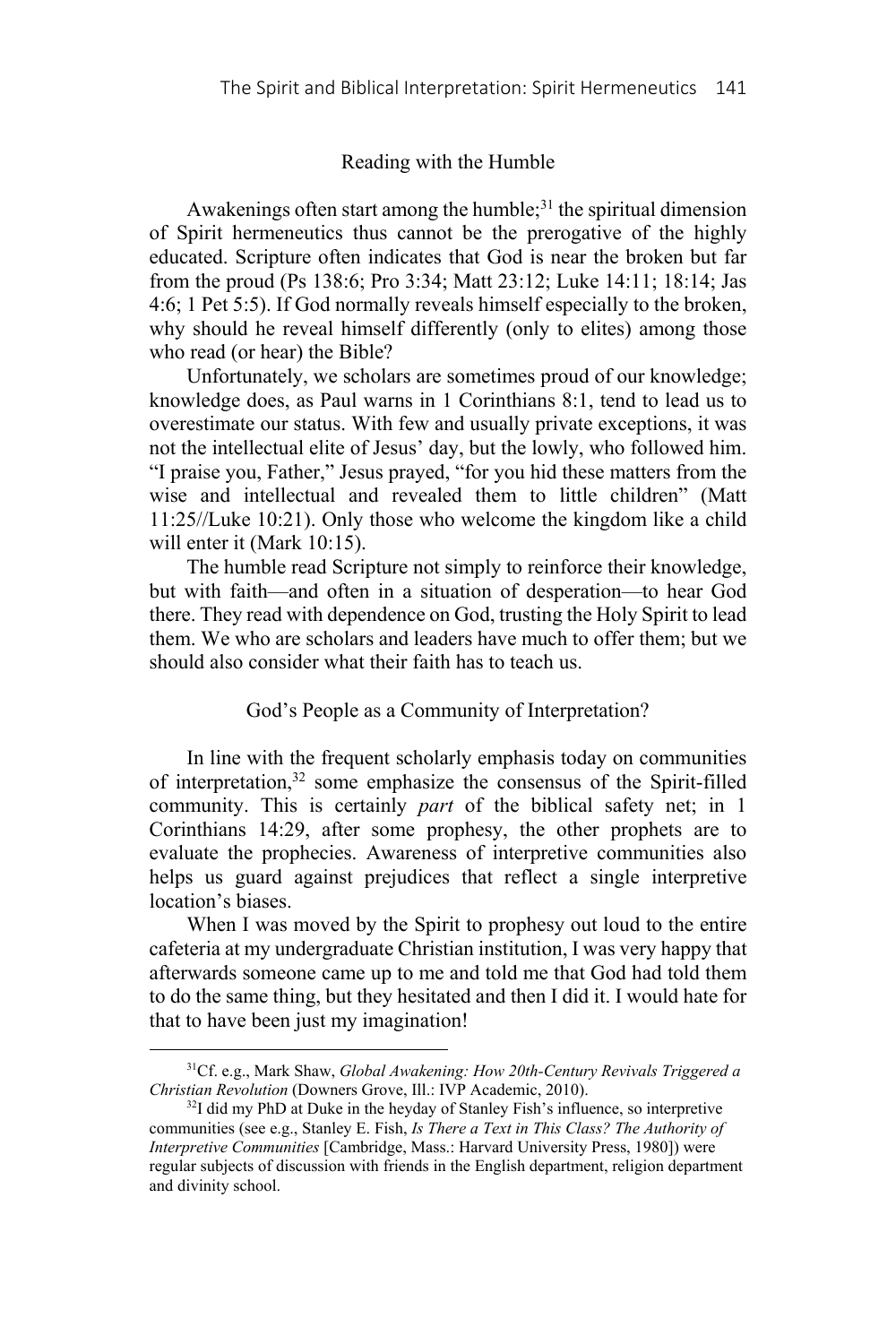At the same time, I should also highlight some difficulties with the community criterion if used in isolation. If the community adopts an interpretation that diverges significantly from the message that God originally inspired, it lacks divine authority. Jeremiah had to stand virtually alone among the prophets of his day; most of the other prophets were prophesying peace when there was no peace (Jer 5:13, 31; 6:13; 14:13-15). Jeremiah had to call the community of his day back to God's message (Jer 6:19; 9:13; 16:11; 26:4; 32:23; 44:10, 23); the community was wrong about the word of the Lord.

Happily, God ensured that, over the course of generations, the longrange communion of saints got it right: Jeremiah's word came to pass, so it was his tested message, rather than the failed prophecies of his majority detractors, that made it into the Bible (2 Chr 36:12, 21-22; Ezra 1:1; Dan 9:2). Yet this observation suggests that the wisdom of the people of God is not always the best criterion for discernment in a given generation that might need it most. I mistrust the political proclivities of most born-again Christians in the United States right now, partly based on some dreams I have had; the hindsight of the next generation will likely be able to arbitrate the wisdom of competing political strategies more confidently than is possible at the moment.

While I certainly deem Spirit-led consensus valuable, as in Acts 15:28,33 consensus is often more elusive than we would prefer. Those who claim charismatic experience range from the Way International, which denies Jesus' deity, to Oneness Pentecostals, for whom Jesus is the Father, Son and Spirit.

Among Trinitarians, they range from conservative U.S. evangelicals such as J. P. Moreland and Wayne Grudem, to British Anglicans such as Michael Green and N. T. Wright,<sup>34</sup> to Lutherans such as Mark Allan Powell, Methodists such as Richard Hays and Ben Witherington, and Catholics such as Teresa Berger and Luke Timothy Johnson.

While we share a common respect for Scripture, we represent a range of interpretive methods and theological details. On most of the most important points, we Trinitarians all agree, but appeal to consensus, whether of Christians in general or those generally designated as renewalists, cannot resolve all questions. Simply designating one subgroup of Christians as the reliable community of interpretation without argument begs the question of how such a group should be

 <sup>33</sup>Discussed more fully in Craig S. Keener, *Acts: An Exegetical Commentary* (4 vols.; Grand Rapids: Baker Academic, 2012-2015), 3:2289-92.<br><sup>34</sup>See N. T. Wright, "The Word and the Wind: A Response," pages 141-78 in

*Pentecostal Theology and the Theological Vision of N. T. Wright: A Conversation* (ed. Janet Meyer Everts and Jeffrey S. Lamp; Cleveland, TN: CPT Press, 2015), 143.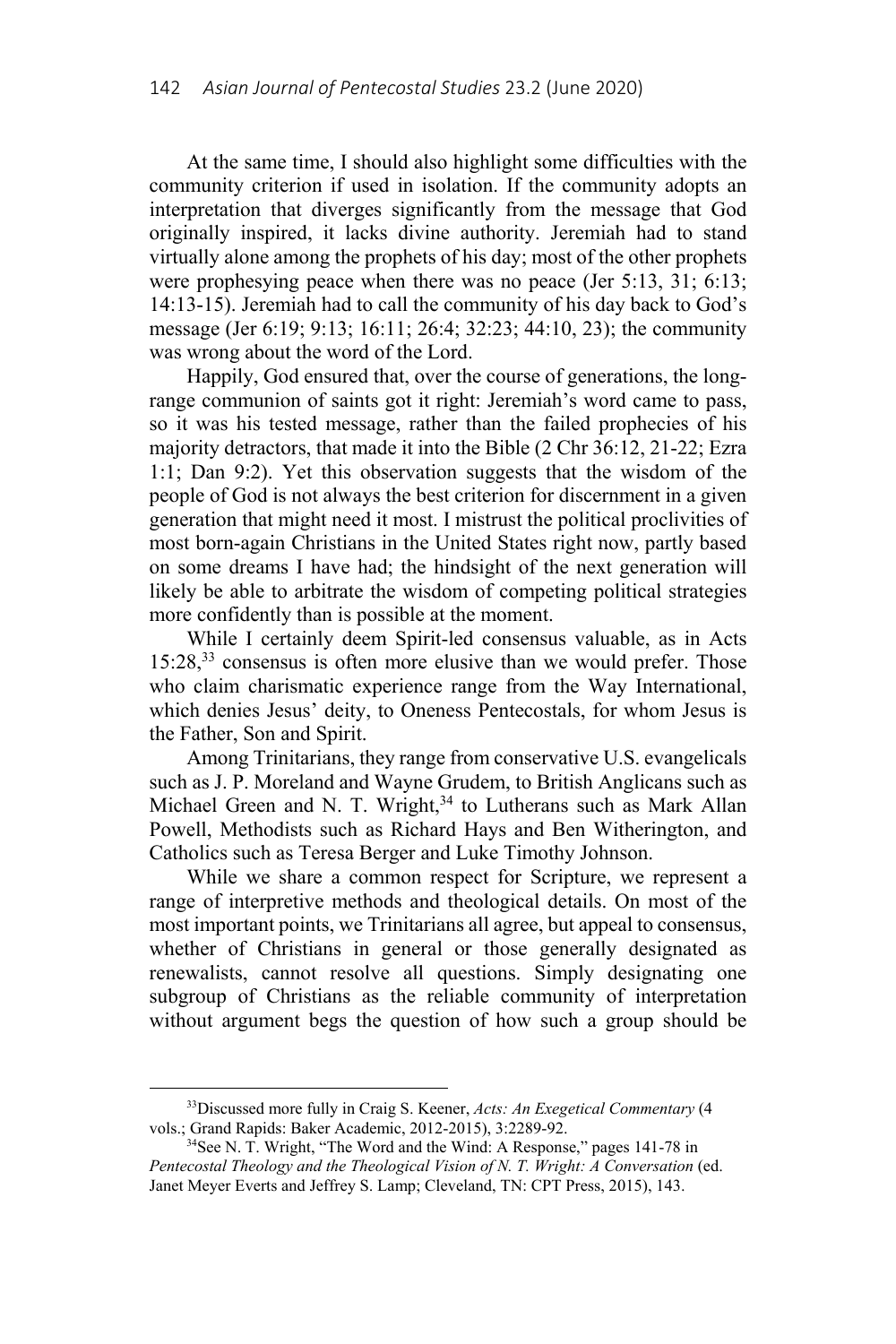identified, unless we tautologically pre-identify them as "the best interpreters."

# **Dangers of Neglecting the Human Dimension of Scripture**

I have tried to take seriously here both human and divine dimensions of Scripture and of reading it. Some scholars have recently criticized my emphasis on the importance of the ancient element in interpretation and my concerns about undue subjectivism in approaches that neglect it.

Here, then, I will elaborate and especially illustrate those concerns further. Obviously, one does not even need to be able to read to communicate the gospel (some argue that many or most of the first apostles, such as Peter, could not read, although they could dictate). For evangelism the basic gospel is sufficient, and apostolic servants of the gospel with signs and wonders are advancing it throughout the world today.

But as some of those very apostolic servants have expressed to me (and as the letters of the first apostles indicate they would have agreed), believers being conformed to Christ's image eventually need more of the gospel's implications that depend on the distinct gift of teaching Scripture. My annoyance is not with those who cannot read, but with those who have resources available yet neglect them (cf. Isaiah 29:11- 12). Most importantly, I believe that if we as *scholars* fail to challenge some popular errors that harm Christ's body, we abdicate our responsibility as those called to be teachers.

Whatever else God might say, it will naturally not contradict what he has already spoken in Scripture; if believers are not equipped to evaluate other teachings from Scripture, what is the future of the churches? Theological liberalism as promulgated in secular universities where many of our young people study? Fundamentalist legalism for local traditions? Or the pop religion circulating in many Christian bookstores and on the internet? Or even the fusion of faith and partisan politics dominant in much Christian social media?

A popular approach in the West today is celebrating "whatever Scripture means to me," if we appeal to Scripture at all. Such an approach usually cites a very selective repertoire of texts and usually without much regard for safeguards such as literary context, background, wider biblical theology, or even the wider Christian community.

Counter biblical teachings are of course not limited to charismatic circles: witness, for example, prayed-a-prayer-always-saved teaching or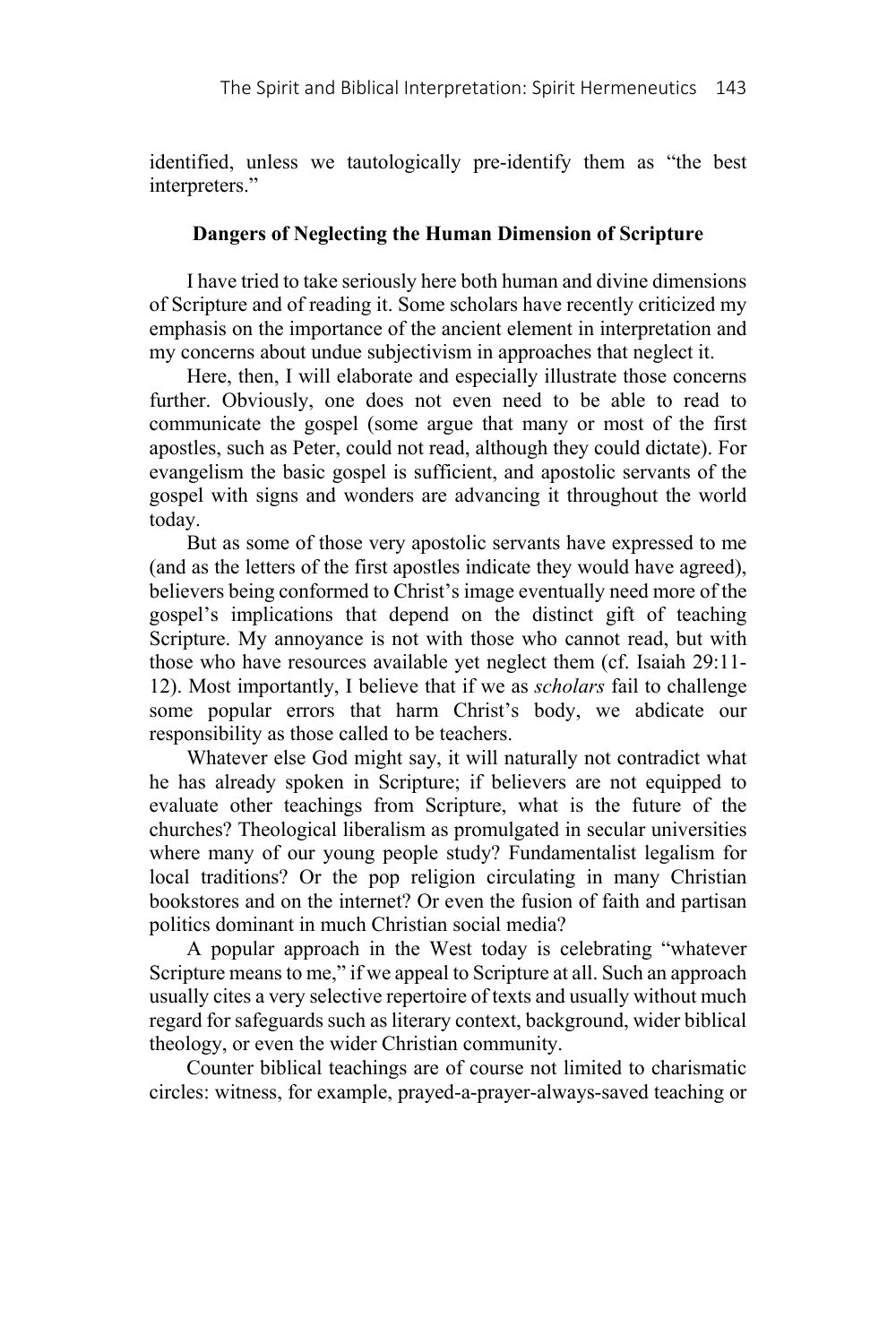widespread neglect of Jesus' teachings about caring for the needy.<sup>35</sup> (At least prosperity preachers have enough of a conscience to try to justify *their* materialism!) Similarly, John MacArthur's followers embrace antipsychology, dispensational eschatology, and cessationism. Less vocal but also spiritually lethal, some pastors of whatever stripe, perhaps reacting against some more traditional legalism, will not preach against sexual immorality for fear of offending someone, no matter how often it comes up in Paul's letters.

But in circles primed to blame biases more directly on the Holy Spirit, fresh errors seem to surface more quickly and ad hoc, since they require less historic precedent. Because I am charismatic and am addressing "Spirit hermeneutics," I note here especially cases where promoters of particular ideas claim the Spirit's authority yet diverge significantly from Spirit-inspired Scripture. In many charismatic circles, many winds of teaching (Eph 4:14) have buffeted believers:

- Some Branhamists still await William Branham's return
- Some still accept Pigs in the Parlor demonology originally allegedly acquired from interviewing demons;<sup>36</sup>
- Hobart Freeman, a former professor, rejected medical treatment, reportedly leading to his own death and that of

<sup>36</sup>Frank and Ida Mae Hammond, *Pigs in the Parlor: A Practical Guide to Deliverance* (Impact Christian Books, 1973); see criticisms in James M. Collins, *Exorcism and Deliverance Ministry in the Twentieth Century: An Analysis of the Practice and Theology of Exorcism in Modern Western Christianity* (Colorado Springs: Paternoster, 2009), 64-69. As of March 23, 2018, with more than a million copies in print, *Pigs in the Parlor*'s Amazon ranking was 4786, and it ranked #7 in the "Pentecostal & Charismatic" category. By way of contrast, John Christopher Thomas's well-researched and genuinely helpful *The Devil, Disease, and Deliverance: Origins of Illness in New Testament Thought* (JPTSup 13; Sheffield, U.K.: Sheffield Academic, 1998) is ranked 1,420,094. Everett Ferguson's well-researched *Demonology of the Early Christian World* (New York: Mellen, 1984), ranks 3,236,946. As a charismatic scholar, I find such comparisons extremely frustrating.

 <sup>35</sup>See the classic critique of the latter in Ronald J. Sider, *Rich Christians in an Age of Hunger: Moving from Affluence to Generosity* (sixth ed.; Nashville: Thomas Nelson,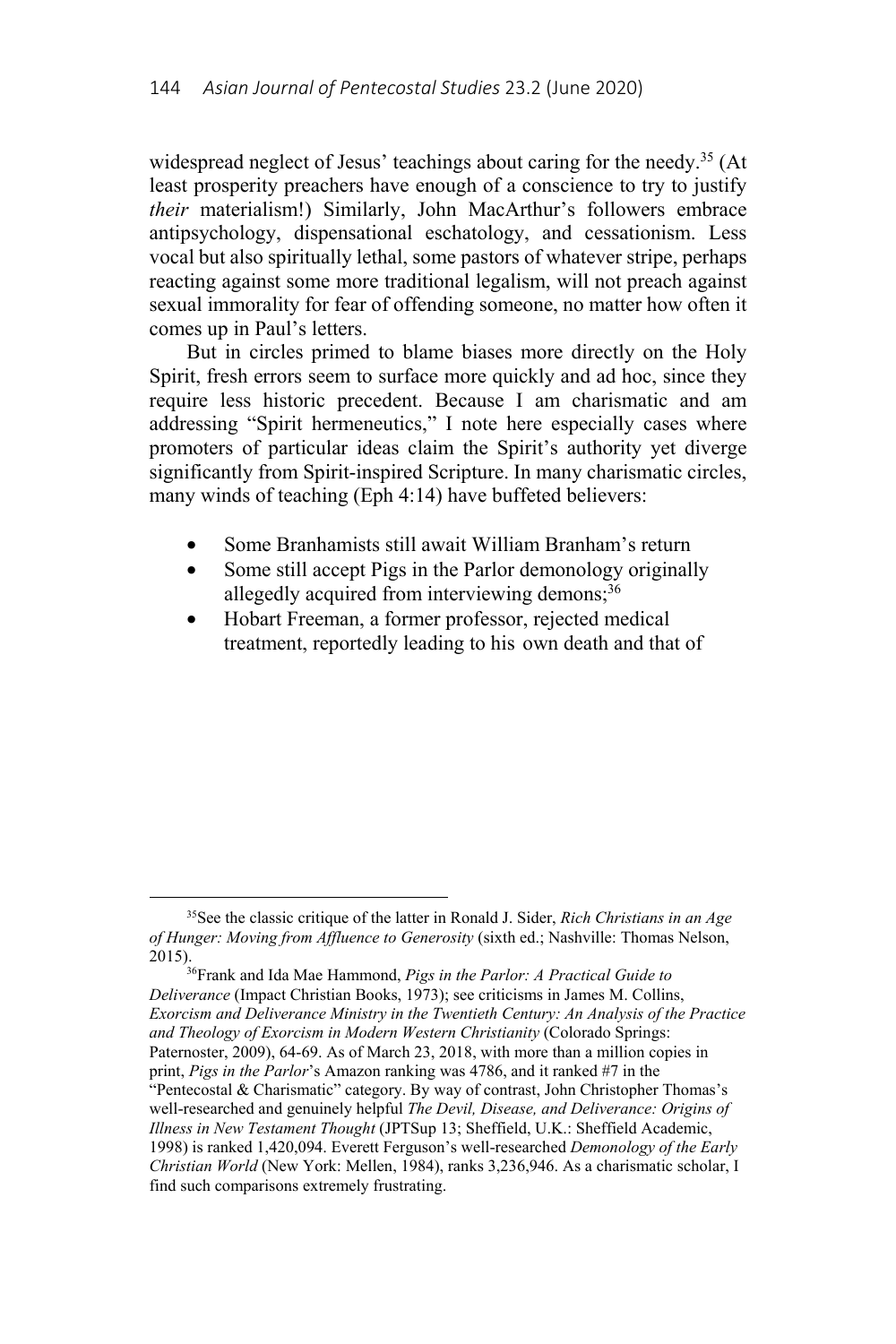many of his parishioners. This rejection appears not only in Dowie<sup>37</sup> but even in some early Pentecostal theology;<sup>38</sup>

- One may note also the excesses of the shepherding movement;
- The more extreme forms of positive confession and prosperity teaching;39
- Some extreme faith and Manifested Sons teaching that believers will become Christ or gods;<sup>40</sup>
- Allowing only positive, comforting prophecies, which if taken to extremes may lead to crying, "Peace, peace," when there is no peace (cf. Jer 6:14; 8:11).

Many of these errors reflect independent churches without larger spheres of accountability. But in 1989 Margaret Poloma showed that, although the Assemblies of God and nearly all its scholars and teachers officially rejected the teaching that sufficient faith *always* cures, more than a third of adherents in  $A/G$  churches accepted it.<sup>41</sup>

I have recently conferred with some significant renewal leaders who are deeply concerned with unhealthy teachings circulating among their own followers, even including salvific universalism.<sup>42</sup> Most of these erroneous teachings reflect readings of texts that are unfaithful to the original contexts. Some leaders in Pentecostal biblical training in Brazil and Nigeria have noted to me that many Pentecostals are now returning to mainline denominations because of inadequate or erroneous teaching

<sup>&</sup>lt;sup>37</sup>Jonathan R. Baer, "Perfectly Empowered Bodies: Divine Healing in Modernizing America" (PhD dissertation, Yale University, 2002), 150-51, 249; James Opp, *The Lord for the Body: Religion, Medicine, and Protestant Faith Healing in Canada, 1880–1930* (Montreal: McGill-Queen's University Press, 2005), 103–11, 115.

<sup>38</sup>Allan Anderson, "Signs and Blunders: Pentecostal Mission Issues at 'Home and Abroad' in the Twentieth Century," *JAM* 2 (2, Sept. 2000): 193–210, here 207; Neil Hudson, "Early British Pentecostals and Their Relationship to Health, Healing, and Medicine," *AJPS* 6 (2, July 2003): 283–301, here 294-97; Opp, *Lord for Body*, 32; Erlinda T. Reyes, "A Theological Framework on Non-Healing in the Pentecostal Perspective" (ThM thesis, Asia Pacific Theological Seminary, 2007), 76, 87; Heather D. Curtis, *Faith in the Great Physician: Suffering and Divine Healing in American Culture, 1860–1900* (Baltimore: Johns Hopkins University Press, 2007), 197–99; William K. Kay, *Pentecostalism* (SCM Core Text; London: SCM, 2009), 47.<br><sup>39</sup>For discussion, see *Spirit Hermeneutics*, 272-73. Kenneth E. Hagin, *The Midas* 

*Touch: A Balanced Approach to Biblical Prosperity* (Tulsa: Faith Library Publications, 2000), challenged some of the excesses. Jim Bakker with Ken Abraham, *I Was Wrong* (Nashville: Thomas Nelson, 1996), retracted his earlier views. 40For brief discussion, see *Spirit Hermeneutics*, 380n41, 382n11. 41Margaret M. Poloma, *The Assemblies of God at the Crossroads: Charisma and* 

*Institutional Dilemmas* (Knoxville: University of Tennessee Press, 1989), 62. <sup>42</sup>For perhaps the most thorough critique of universalism, see Michael J.

McClymond (a renewalist scholar), *The Devil's Redemption: A New History and Interpretation of Christian Universalism* (Grand Rapids: Baker Academic, 2018).